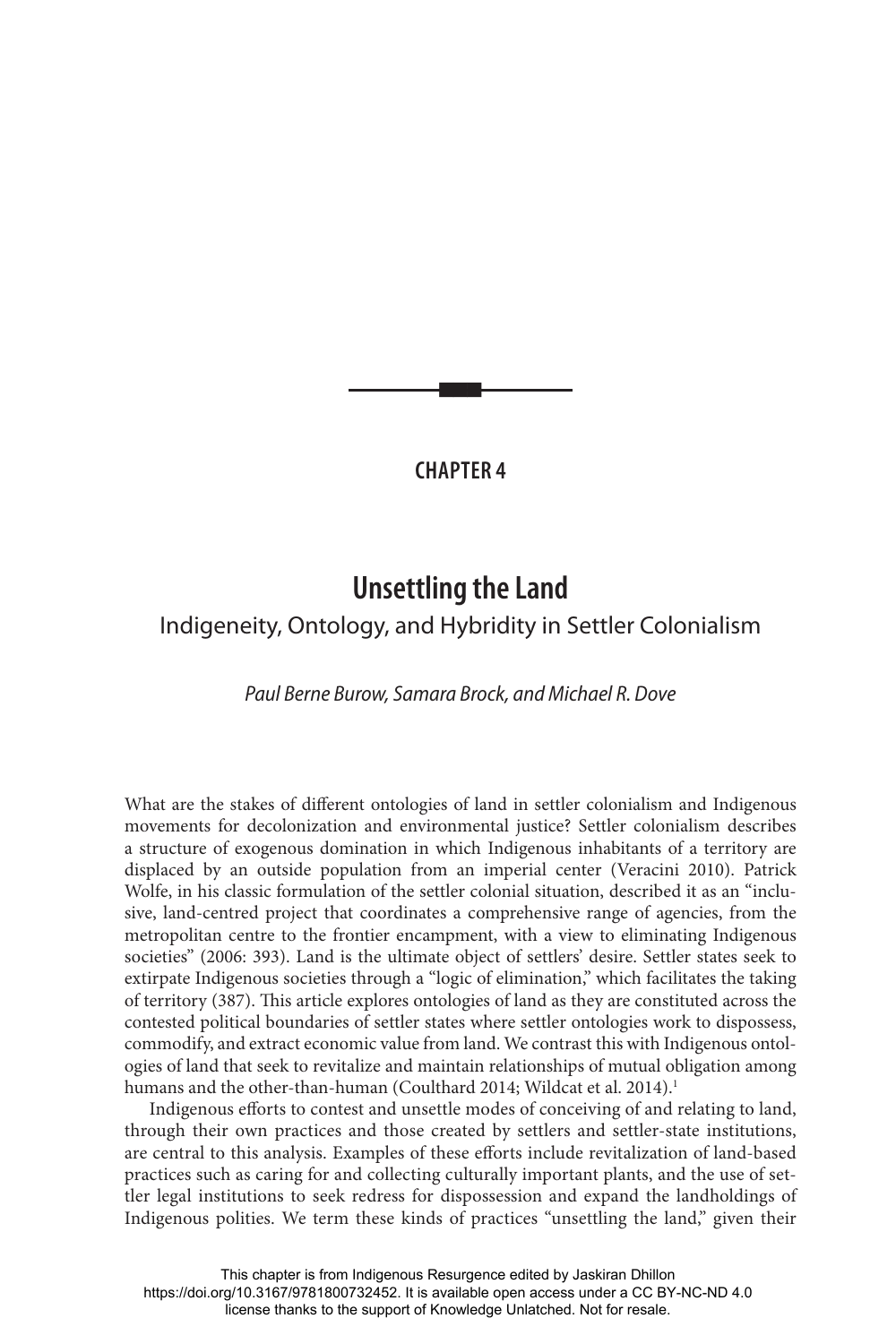propensity to cultivate ontological hybridity and contribute toward decolonial futures. The importance of relationality and hybridity are key points made by scholars of Indigenous political ecology (Carroll 2015; Middleton 2010, 2015). Clint Carroll notes that "reconciling the resource- and relationship-based approaches [in Indigenous communities] has meant coming to terms with the development of an indigenous state" (2015: 10). The work of decolonization, the dismantling of the ideological and institutional structures of settler colonialism, is often expressed through hybrid modalities of land that work on multiple registers to advance Indigenous sovereignty over territory and revitalize land-based practices. Thinking through the different ways in which land is perceived and experienced helps to illuminate the role of ontology in movements for social and environmental justice for Indigenous peoples.

We argue for an approach that examines the coexistence, contradictions, and consequences of different ontologies of land. As argued by Tania Li, land is an assemblage that can be viewed for its ontologies—"the nature of its thing-ness"—and its affordances—"what it's good for—its values" (2014b: 589). Settler colonialism operates through ontological foreclosures that obfuscate Indigenous ontologies of land. Viewing land through the lens of ontology (what kind of thing it is), and how different people see land, helps to unwrap the diverse ways land is constituted. This is central to examining histories of Indigenous dispossession and contemporary struggles for revitalization, resurgence, and decolonization in settler colonial contexts. We highlight the work of scholars that complicate taken-forgranted and monolithic ontologies of land to problematize the very categories of land produced by colonial practice. This review explores four literatures: political economy, political ecology, post-humanism, and Indigenous studies. We also provide two case studies: oil palm as a settler plant in Indonesia and land revitalization as a practice of ontological hybridity in the Confederated Salish & Kootenai Nation of North America's Intermountain West. Finally, we outline an agenda for scholars in anthropology, geography, Indigenous studies, and critical environmental studies to take up culturally constituted ontologies of land long highlighted by scholars of Indigenous studies, anthropology, and other fields (Deloria 1999, 2001; Hunt 2014). This article starts with an examination of the role of land, dispossession, and subsistence production in Marxian political-economic theory, which forms an important foundation for political ecology, albeit with certain limitations.

#### **Land, Capitalism, and Dispossession**

Much of the literature on the political economy of land traces its genealogy to Karl Marx's analysis of capitalism and the "secret of primitive accumulation" (1993: 873). The "original sin" of capitalism, what Marx calls "primitive accumulation" and what we refer to hereafter as "primary accumulation," is the process through which the worker is divorced of their means of production and is thus alienated from their own labor.2 This is achieved through the transformation of subsistence production into capital and producers into wage laborers (874). Before capitalist accumulation can begin, this primary mode of dispossession—the separation of workers from their means of subsistence—must take place. Marx suggests that this is a "historical process" relegated to the "pre-history of capital" (875). This processual understanding of primary accumulation is valuable but needs modification for application to settler colonial contexts. In these contexts, the dispossession of land is at the heart of domination. Marx acknowledges the varied means used to separate workers from the means of production, highlighting how "the law itself . . . becomes the instrument by which people's land is stolen" (885). These juridical forms, not relegated to the past, are still central to the control of land in settler state contexts today.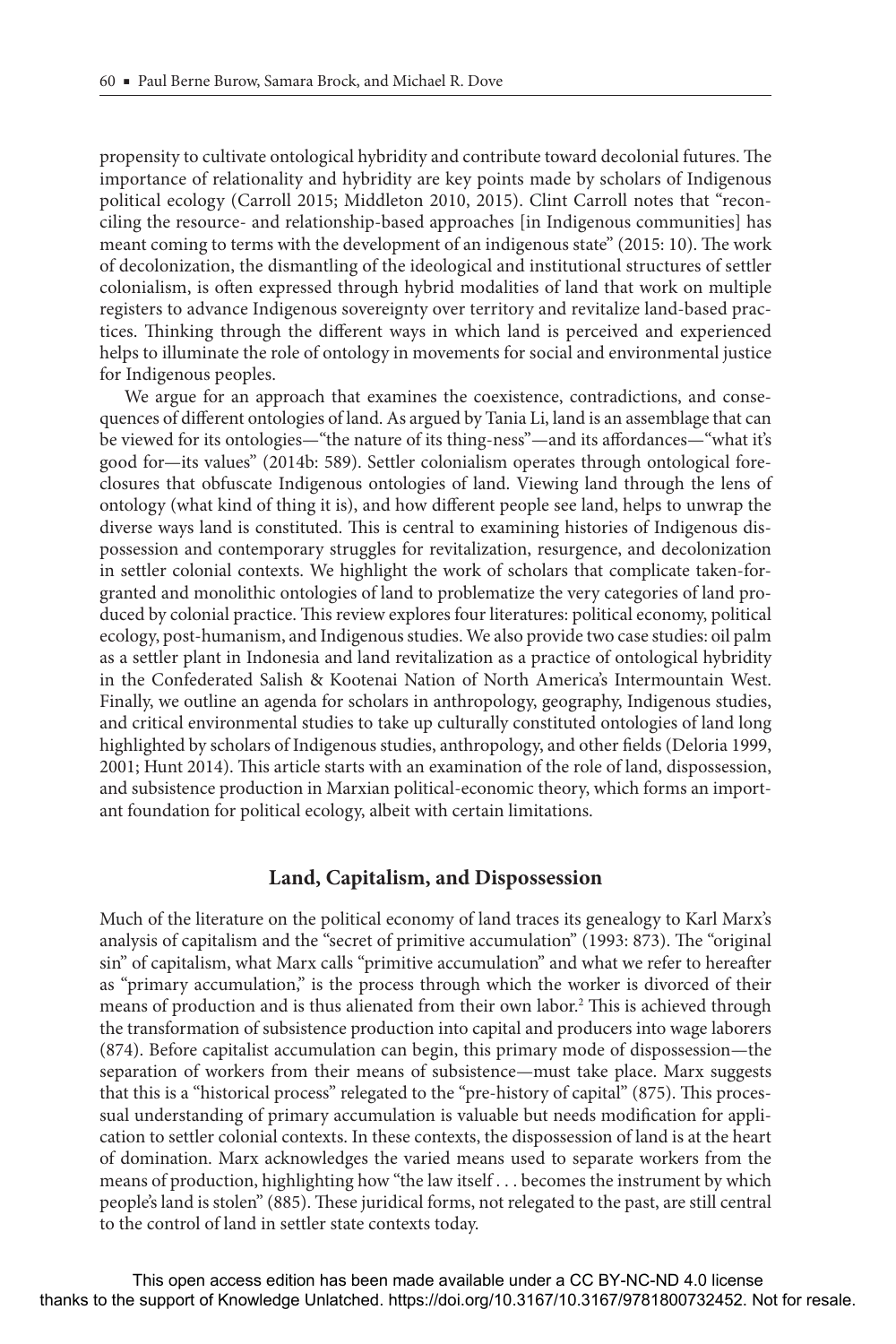The story of primary accumulation entails not only land being taken away but also its commodification (Polanyi 1944). Indeed, the juridical structures of dispossession (land's commodification and transformation into property) are fundamental to settler colonial dispossession. Recent scholarship on global land grabbing links large-scale transformations of land to transnational processes involving private capital and state-managed land tenure regimes (Deininger 2011; Hall 2013; Peluso and Lund 2011). The dispossession of land is frequently obscured by the absence of a set of clear actors, instead operating through diffuse structural processes. Often, the focus is on sites outside the Anglophone settler world and involves processes affecting smallholders (Fairhead et al. 2012; Hall et al. 2011; Li 2011). The political valence of these "land grabs" is less suited to describing settler colonial contexts that operate differently than to large-scale land investment by multinational private actors and nation-states.<sup>3</sup> Therefore, using the land grab as an analytic necessitates paying attention to the ontological basis of state and private-led dispossession as much the politicaleconomic mechanisms of accumulation itself. For Indigenous peoples, as well as peasants and other agriculturalists, the loss of land is experienced as more than just alienation from a means of subsistence production. Enclosure of common lands and their transformation into private property is a double negation: the loss of land, and the devastation of the sets of relationships that constitute land in Indigenous ontologies. Capitalism is fundamental to the structural conditions of settler colonialism.

#### **Settler Colonialism and Capitalism**

Recent scholarship in Indigenous studies offers insight into the imbrication of these forms. Glen Coulthard (2014) uses Marx's notion of "primary accumulation" to analyze settler colonialism, but he suggests three important modifications: a temporal reframing that sees primary accumulation as ongoing rather than something relegated to a "stage" before capitalist accumulation (Harvey 2003; Sanyal 2014); a release from the developmentalism and economic reductionism of orthodox Marxism; and a shift of framing from capitalist to colonial relations. This last move enables Coulthard to critique the liberal settler state's emphasis on recognition as the basis for negotiation over land claims and self-governance. Coulthard shows that primary accumulation accomplished through violence is largely replaced in contemporary times with discursive regimes and other ostensibly benign structures, which are in reality imbued with relations of power and domination that further entrench settler colonialism and the extraction of capital from Indigenous lands.

Claims to land are often established through the doctrine of terra nullius, or empty land, a concept that is still deployed in extant struggles for environmental justice (Kosek 2006; Moreton-Robinson 2004; Voyles 2015; Whyte 2013). Labor is largely ancillary to this endeavor, in which land is remade into property amenable to extracting economic value (Coulthard 2014; Wolfe 2009). Law plays an important role in these transformations, reinforcing a racialized and gendered white settler sovereignty over property that enables Indigenous dispossession, as Aileen Moreton-Robinson (2015) explicates in her examination of settler claims in Australia and other Anglophone settler states. Under these regimes, human relationships to land are restricted to the relationship between owner and property.<sup>4</sup> Coulthard argues that political recognition of Indigenous peoples in Canada obscures the ongoing settler colonial project of primary accumulation—the drive toward dispossession of Indigenous lands while extracting further surplus value through resource exploitation and that any attempt to transcend these structures of domination requires the resuscitation of relationships of mutual obligation between land and people as opposed to deeper engagement with settler-state institutions. Carroll, writing about the Cherokee Nation, also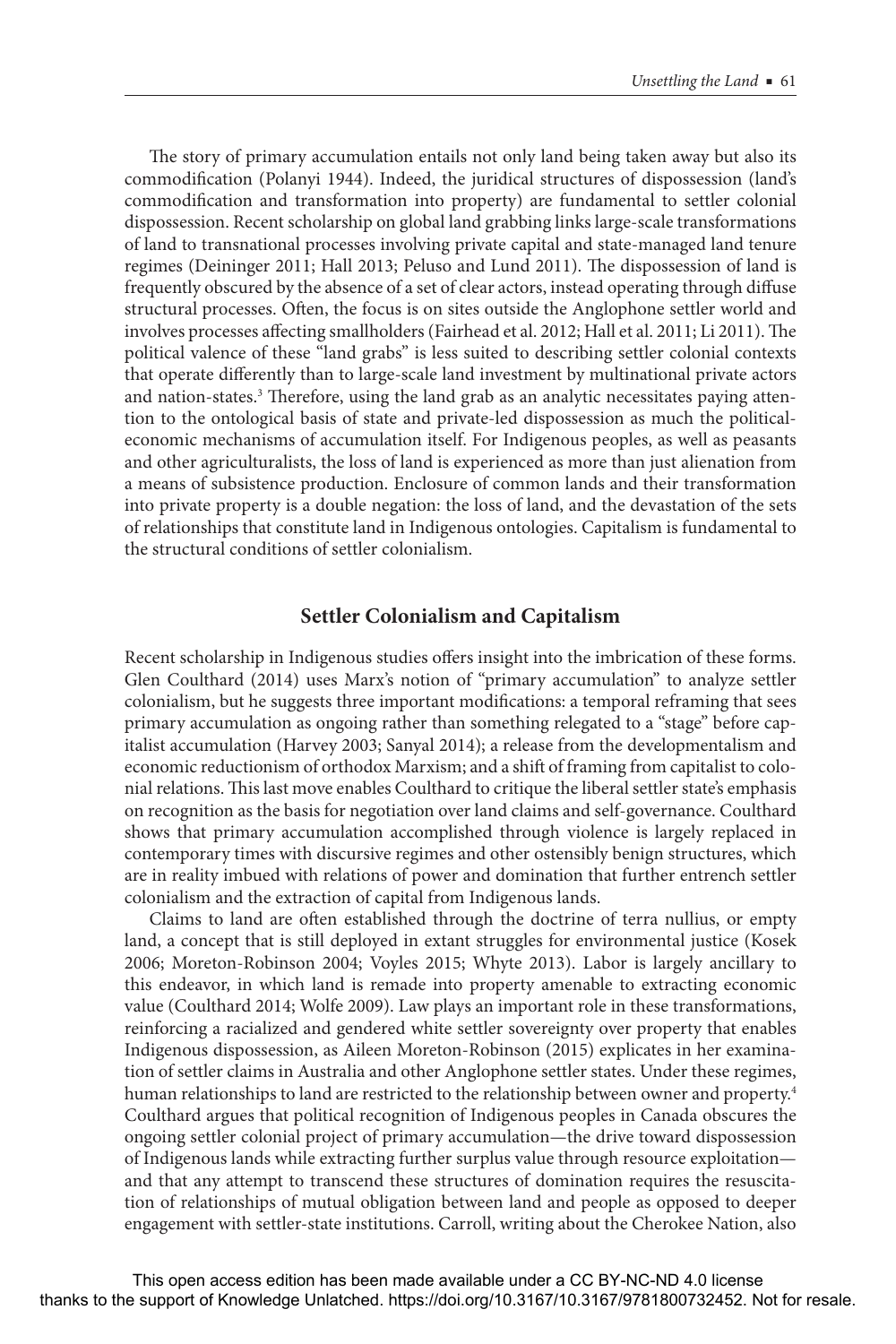remarks that Indigenous environmental governance represents a different, "relationshipsbased approach" that allows for "agency of nonhuman beings and the maintenance of relationships with them" (2015: 8).

It is important to rethink the ontology of land in any context of decolonization. Canadian First Nations' land claims negotiations are oriented around maintaining access to land and resources for capitalist development. But this may run counter to reliance on that same land for spiritual and material sustenance of varied kinds, including those in opposition to the forces of extractive capital. Shifting subjectivities in relation to land are also addressed by Coulthard's discussion of the land claims process in Canada. Land is not just a material object but a "way of knowing, of experiencing and relating to the world and with others" (2014: 61). Conceptions of land configure how one relates, not just to land, but to many other actors—human and nonhuman—in the broader community (Nadasdy 2003, 2007). In accepting colonial recognition of their rights to land, Indigenous nations can end up undermining their reciprocal relationships to that land.<sup>5</sup>

Although land is central to understanding settler colonialism, it is not the only register of domination (Simpson and Smith 2014). Taiaiake Alfred (1999) calls on Indigenous leaders to turn toward traditional modes of governance and not emulate settler state regimes of recognition that reinscribe settler modes of domination. Indigenous studies scholars also highlight the genealogy of racial categorizations that serve to obscure the territoriality of conquest by creating a homogenous Indigenous space and population (Byrd 2011). The exclusion of nonpropertied and racialized labor in settler states also works to reproduce inequalities, often under the guise of environmental stewardship (Cattelino 2015). Relatively little of anthropological literature attends deeply to both the ontologies of land and the politics of those ontologies, despite work in Native American and Indigenous studies that examine ontologies of land within a political context of settler colonialism and dispossession. Vine Deloria (1999, 2001) contrasts settler aesthetic connections to land with ones that are set in a history of "prolonged occupation" in which situated experience is essential to an understanding of sacredness, noting that a sense of respect for land is not the result of an intellectual process, but rather something cultivated through experience. Deloria looks at ceremony and sacrifice as forms of reciprocity, which challenge settler society to move beyond modes of conservation focused on human use to one that looks at all forms of life and existence.<sup>6</sup> In contrast to the unexamined presupposition of much postcolonial theory, settler colonialism is not relegated to the past but instead represents an ongoing structure of dispossession and violence (Wolfe 1999). It challenges the narratives liberal democratic states tell about themselves as inclusive, democratic, and multicultural (Simpson 2014).

This conventional narrative occludes the fact that many Anglophone states of the Global North were built on a foundation of violence and dispossession. Indigenous inhabitants of these states were removed from the land through genocidal policies that sought forcible assimilation or outright elimination of Indigenous peoples. Wolfe (2011) argues for a genealogy of "post-frontier" strategies for enveloping Indigenous nations into settler states—not just a historicized story of dispossession. These "techniques of settlement" are an important part of how structures of settler colonialism are sedimented into the state, as exemplified by the General Allotment Act of 1887. Wolfe points out that Indigenous peoples are at first violently subjugated—a suppression of Nativeness in all its forms—to the liberal settler state mode of governmentality, which facilitates subsequent assimilationist policies. For example, the undermining of tribal patrimony through allotment of lands into individually owned plots made property easier to circulate into the hands of white settlers. Wolfe challenges the idea that removal and assimilation are opposing approaches to governing Native Americans, but sees it as dispossession by other means. Allotment is notable for how it dis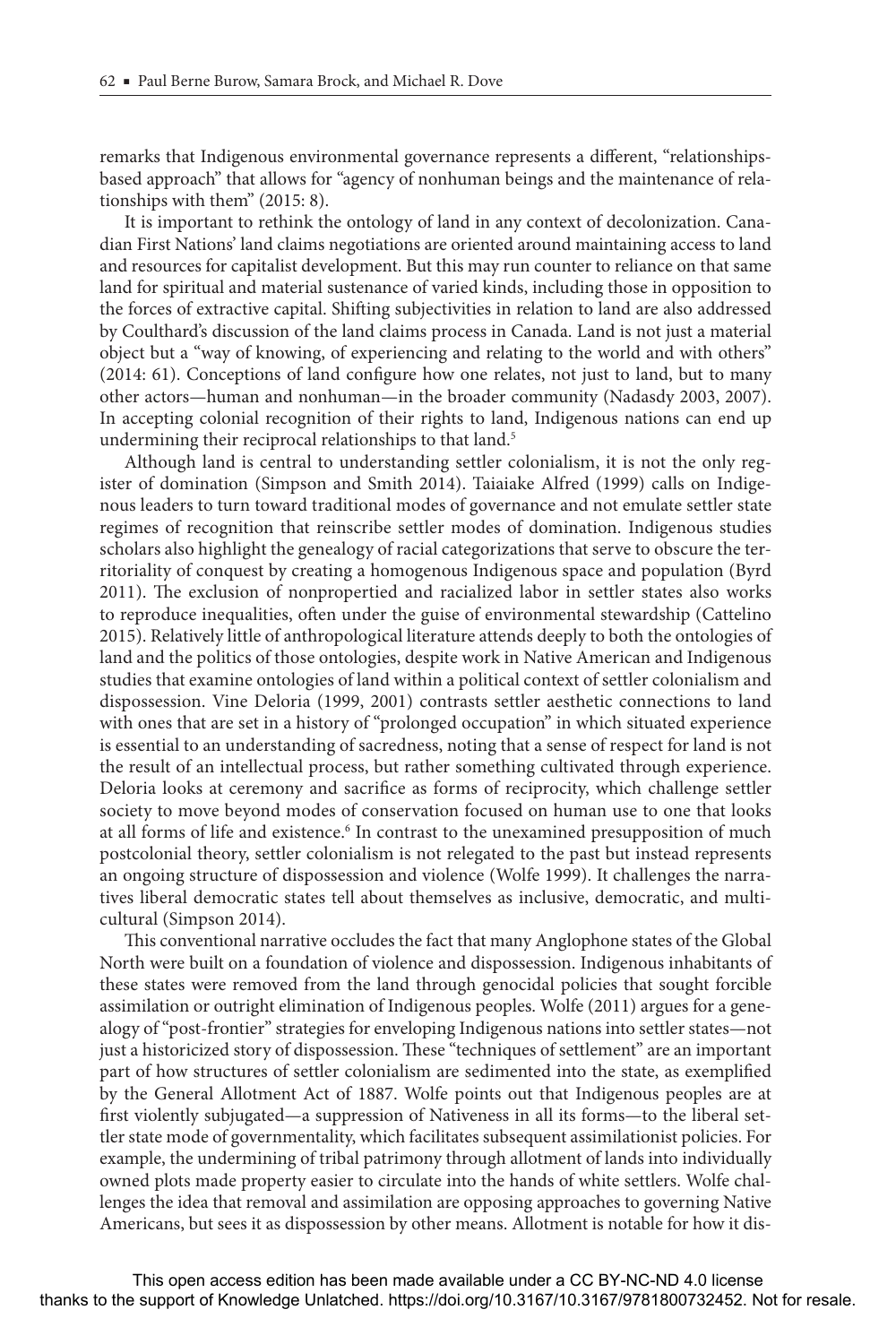embeds people from their land and removes aboriginal title. There is a double move here in which freed land is acquired by the state, and then the cheap labor of the newly dispossessed is requisitioned in emergent capitalist relations. The diminution of Indigenous homelands forced many into wage labor as subsistence practices became untenable. Political ecology, especially Indigenous political ecology, can illuminate how subjectivity is linked to the control and dispossession of land.

#### **Indigenous Political Ecology and Environmental Subjectivities**

Early work in political ecology examined the issue of land degradation, calling attention to the political-economic forces that work to discursively produce land according to socially constructed schema of quality rather than reflecting an "objective" ecological condition outside of society (Blaikie 1985; Blaikie and Brookfield 1987). In recent years, this literature has challenged scholars to show that how we see "nature" and how power moves in relation to its management are inextricably linked (Robbins 2012). Tim Ingold (2000) outlines two opposing ways of seeing land as, on one hand, a spherical, embedded, localized perception and, on the other, a global view in which the human transcends nature and the world is seen as property or resources to be managed for the public good. The view from above that a global perspective engenders is one that writers such as James Scott (1998) and Bruno Latour (1987) have similarly seen as enabling abstraction, measurement, calculation, and accumulation of knowledge by experts at centers of calculation and power. These authors focus on the role of simplification in enabling power to expand, including the simplification of landscapes. These simplifications make things legible (Scott 1998) or immutable, accumulatable, and combinable (Latour 1987). When the simplifications ultimately fail, this failure is not acknowledged as such, but rather understood as something in need of a technoscientific fix (Mitchell 2002; Scott 1998). Technoscientific claims of understanding—and thus power over—landscapes are thus strengthened.

Through this process, the way in which landscapes are seen shifts. As Donald Moore observes in his analysis of struggles for territory in Kaerezi, Zimbabwe, "abstract, empty, and exchangeable space is a historical product, not an essence" (2005: 20). In his examination of the impacts of colonization in Egypt, Timothy Mitchell describes how the process facilitated "the spread of a political order that inscribes in the social world a new conception of space, new forms of personhood, and a new means of manufacturing the experience of the real" (1991: ix). Thus, another key insight from the political ecology literature is that, while ways of understanding land can change how power over land operates, these concepts can also change actors' subjectivities, changing how they manage their own conduct in relation to land.

Looking at colonialism, development, and other projects of land management, several authors, often influenced by Michel Foucault's work on governmentality, explore how subjects come to participate in projects of their own rule (Agrawal 2005; Li 2014a; Moore 2005) and how, in Moore's words, "different political technologies produce territory, including its presumed 'natural, features'" (2005: 7). Jeremy Campbell (2015) explores how settlers on the frontier can work to conjure private property in the absence of a strong state presence, demonstrating the limits of state-centric approaches that fail to account for the political and economic power of settlers to realize their own visions of a transformed landscape. Bruce Braun (2000) examines how the evolution of a geological vision impacted conceptualizations of Haida Gwaii (formerly the Queen Charlotte Islands) in Canada. Braun argues that when governing is done to manage the relationship between populations and territory, the qualities of territory (land) are as a result not static but rather continuously reconstituted.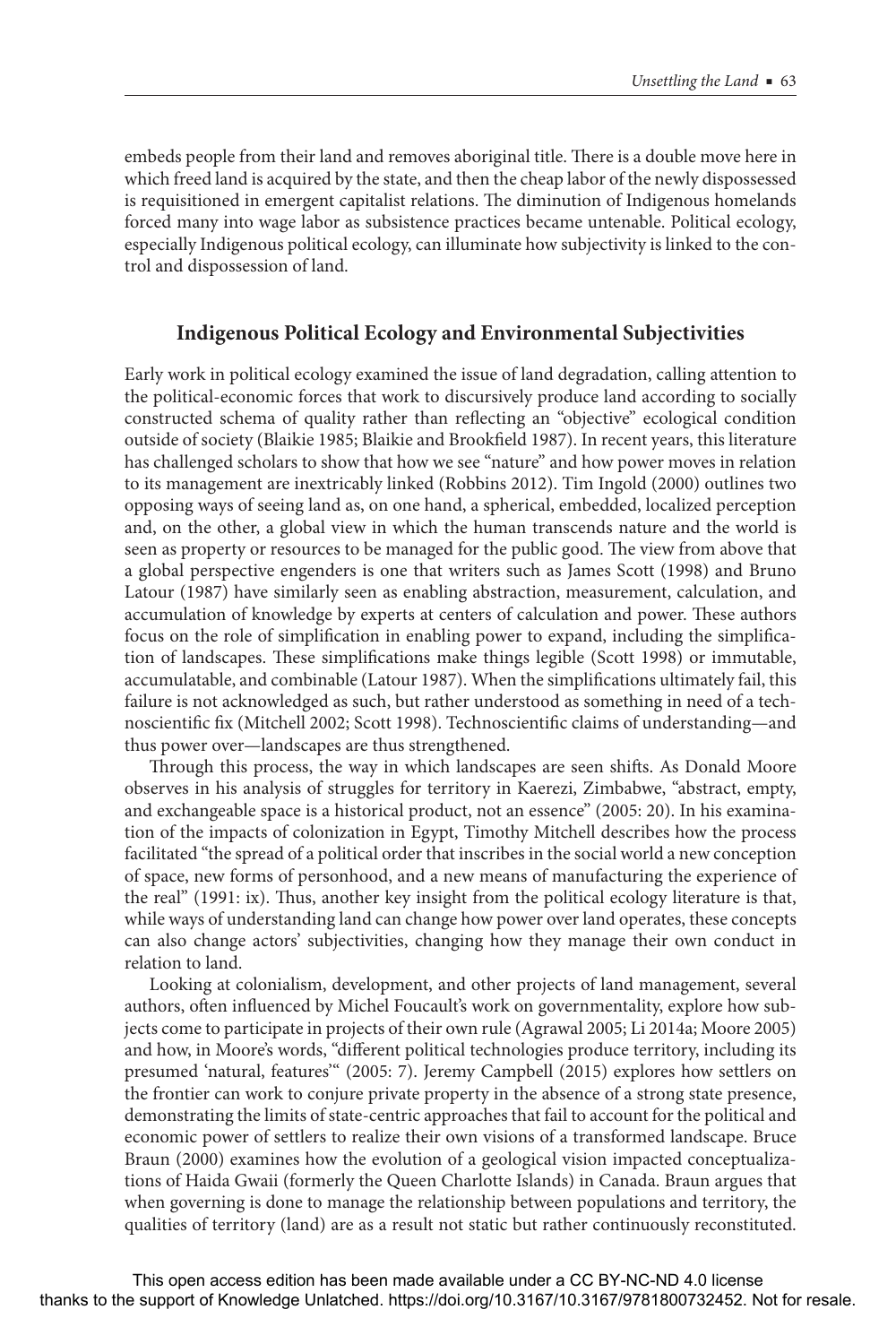Governing must be continuously reordered to structure conduct in response to shifting constructions of nature. The adoption of a geological understanding of land in Haida Gwaii, for example, gave rise to new forms of calculation and governance in relation to it. As land came to be understood as vertical, human subjectivities changed to better manage it. Arun Agrawal (2005) touches on similar ideas in his discussion of community forestry programs in Kumaon, India. He conceives of environmentality as a framework for understanding how environmental subjects are created, through participation in the "intimate government" of local forests. Timothy Luke (2009) similarly shows how subjectivities of expert management are recast when nature is conceived in terms of coupled socioecological systems. Seeing nature as a complex system under threat invites expert managerial control. By examining the work of three technical scientific bodies, Luke demonstrate how Earth system science has given rise to a global green governmentality exercised by ecological "expertarchy" to map, monitor, measure, and, ultimately, manage nature and population for the public good.

For these authors, self-interest comes to be realized through participation in different forms of practice. For Li (2014b), ways of understanding land outline what, and especially who, is excluded from that land. Every regime of exclusion must be legitimated and can therefore be contested. Li notes the prominence of moral arguments and references to the social value of investment in driving contemporary land grabs. This is the extension of Ingold's idea of the need to optimize land use for the public good: not only can we manage land according to global understanding, but we must do so for the public good, even if some publics' interests must be sacrificed to do so.

This literature has sometimes been critiqued for its implicit biases. Thus, the emergence of an Indigenous political ecology seeks to address the elisions of political-economic approaches that are "limited by a reliance on Euro-derived concepts of power, political economy and human–environmental relations . . . [that] may reproduce colonial relations of power, while eliding Indigenous peoples' own solutions to problems" (Middleton 2015: 561). The unique position of Indigenous peoples, given their status as both authorities on their homelands and subjects of a settler state that lays claim to this homeland, contrasts with many cases in political ecology in which "singular states comprise the operational governmental authority to which their subjects must react" (Carroll 2014: 37). Beth Rose Middleton outlines the key tenets of an Indigenous political ecology as:

(1) attention to "coloniality" or ongoing practices of colonialism (e.g. displacement of indigenous peoples from their lands; no recognition of indigenous self-determination); (2) culturally specific approaches reframing analyses in keeping with indigenous knowledge systems; (3) recognition and prioritization of indigenous self-determination, as expressed through indigenous governance; and (4) attention to decolonizing processes that explicitly dismantle systems of internalized and externalized colonial praxis. (2015: 562)

Recent critiques of the cultural underpinnings of sovereignty that are inherent to Indigenous nation building have suggested that sovereignty itself can have problematic instrumental effects (Alfred 1999; Nadasdy 2017). But the necessity of engaging its forms still stands. One hybrid approach is the use of land-as-property in creative ways that inflect its forms to promote the creation of Indigenous space. As Carroll notes, "the need to maintain land-based practices as critical components of tribal identities continues to make the topic of land reacquisition and consolidation central to the study Indigenous environmental issues, and, despite its conceptual flaws, Indigenous sovereignty is a critical tool in this process" (2014: 38). The way in which different ontologies of land management operate can be illustrated by cases we discuss in the next two sections: oil palm as a settler plant in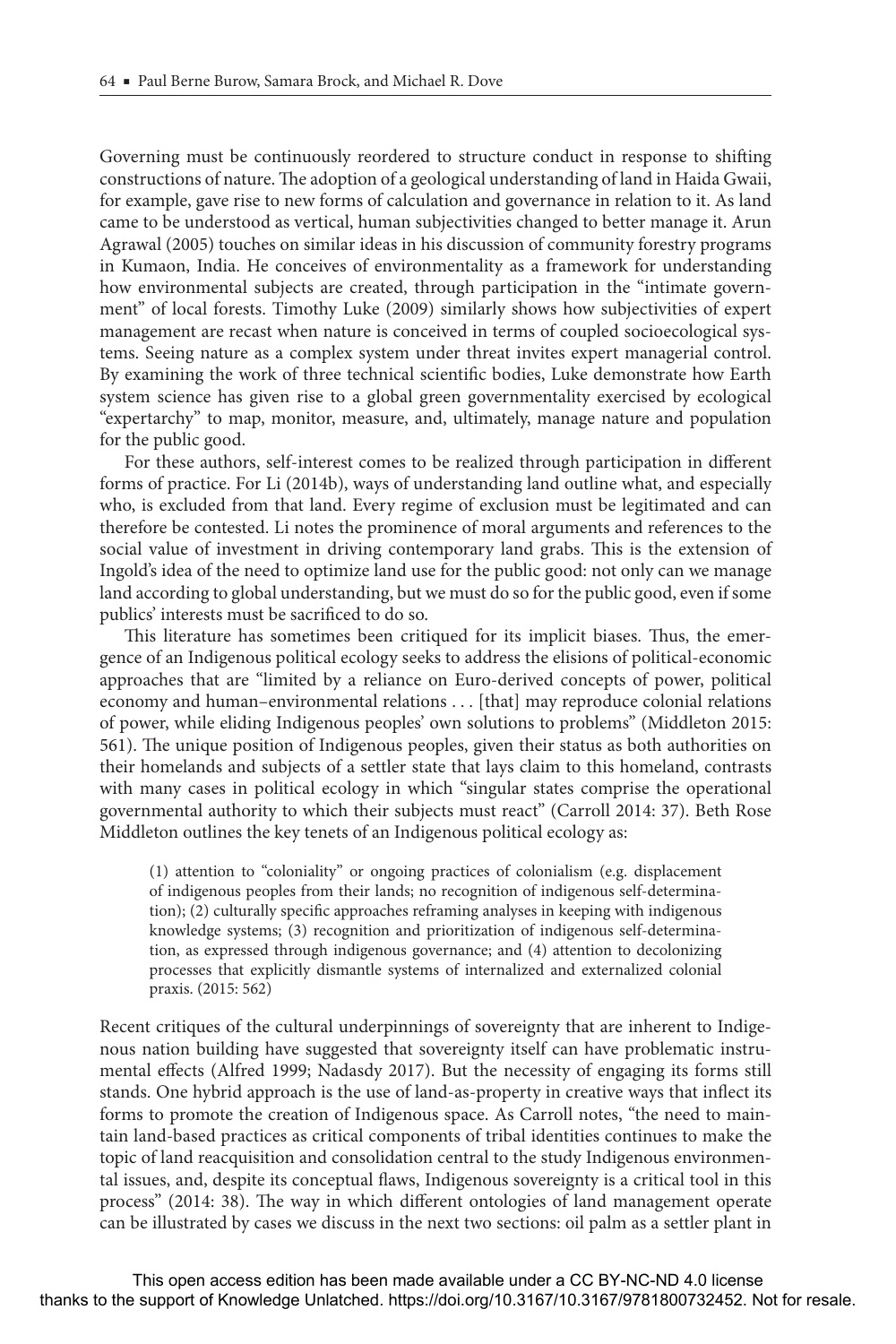Indonesia, and land revitalization practices in the Confederated Salish & Kootenai Nation in North America.

#### *Settler Ontology: Oil Palm*

Ontological studies have been critiqued for a focus on the primitive and exotic (Bessire and Bond 2014; Kockelman 2016), for emphasis on abstract discussion (Willerslev 2004), and for turning away from problem-oriented ethnography, especially that which deals with power and politics (Feinberg et al. 2013; Ramos 2012). In one of the most influential works in post-humanism, or the ontological turn, Eduardo Kohn (2013: 94) states that his concern is not with how Native peoples think about forests—the focus of work by several generations of environmental anthropologists—but rather on how forests themselves think. But the issue in settler colonialism is neither how the forest thinks nor how Native people think about the forest, but rather how settlers un-think both Native and forest ontologies.

Settler colonialism operates through a reworking of not just the physical landscape but also the ontological landscape. This reworking is all about difference: settler systems of land management are rarely the same as Native systems. For one thing, they are often based on cultivation not of native plants but rather of introduced exotics. This principle is well illustrated by the case of oil palm (*Elaeis guineensis* Jacq.) cultivation in the Indo-Malay region (Byerlee et al. 2016; Carlson et al. 2012). The plantation system in which most oil palm is cultivated is a quintessential example of settler agriculture. One of the most important characteristics of the plant at the center of the oil palm industry is its nonnative origin (cf. Ives 2014): oil palm is an exotic from West Africa, first introduced to the East Indies in the second half of the nineteenth century, and its cultivation in the region exploded in the late twentieth and early twenty-first centuries. The parastatal sector has developed oil palm in Indonesia and Malaysia strictly as an estate crop. Smallholder cultivation of oil palm has been supported only when attached to estates: a succession of government projects over the past half-century, called nucleus estates, credit cooperatives, and partnerships, have organized smallholdings around an inner estate core, on which they are dependent for credit and processing of their oil (Potter 2016: 321–324). Oil palm estates have routinely appropriated independent smallholdings, resulting in widespread disruption of and conflict with rural communities (Cramb and McCarthy 2016; McCarthy et al. 2012; Potter 2016). Repeating a pattern that prevailed during the colonial era, the state and its elites have, in effect, used the exotic oil palm as a tool to bring about resettlement of rural landscapes by outsiders, either displacing local peoples or transforming them from a landed peasantry into a landless labor force. This was not an inevitable but rather a historically contingent development. This promotion of an estate model of development ignores the robust history of smallholder commodity production in the region (Dove 2011); it ignores the fact that smallholders account for 80 percent of production in Thailand, the region's third-largest producer; and it ignores the extensive involvement in oil palm cultivation by smallholders, both within and independent of government schemes, across Malaysian and Indonesian Borneo: independent smallholdings in particular are undercounted in government statistics, if they are counted at all, reflecting the fact that they have no place in official worldviews (Byerlee 2014; Cramb and Sujang 2013; Potter 2016).

Derek Byerlee (2014: 591) regards the dominance of the estate model as an aberration (cf. Potter 2016), which he attributes to the same factors that favored the estate model during the colonial era: high commodity prices, a convergence of state and investor interests, and a high modern belief in the virtues of agribusiness. In practical terms, in order to develop the estates, the smallholdings that otherwise consume land and labor must be displaced and ruled out as alternatives. This has been described as "land grabbing" or "accumulation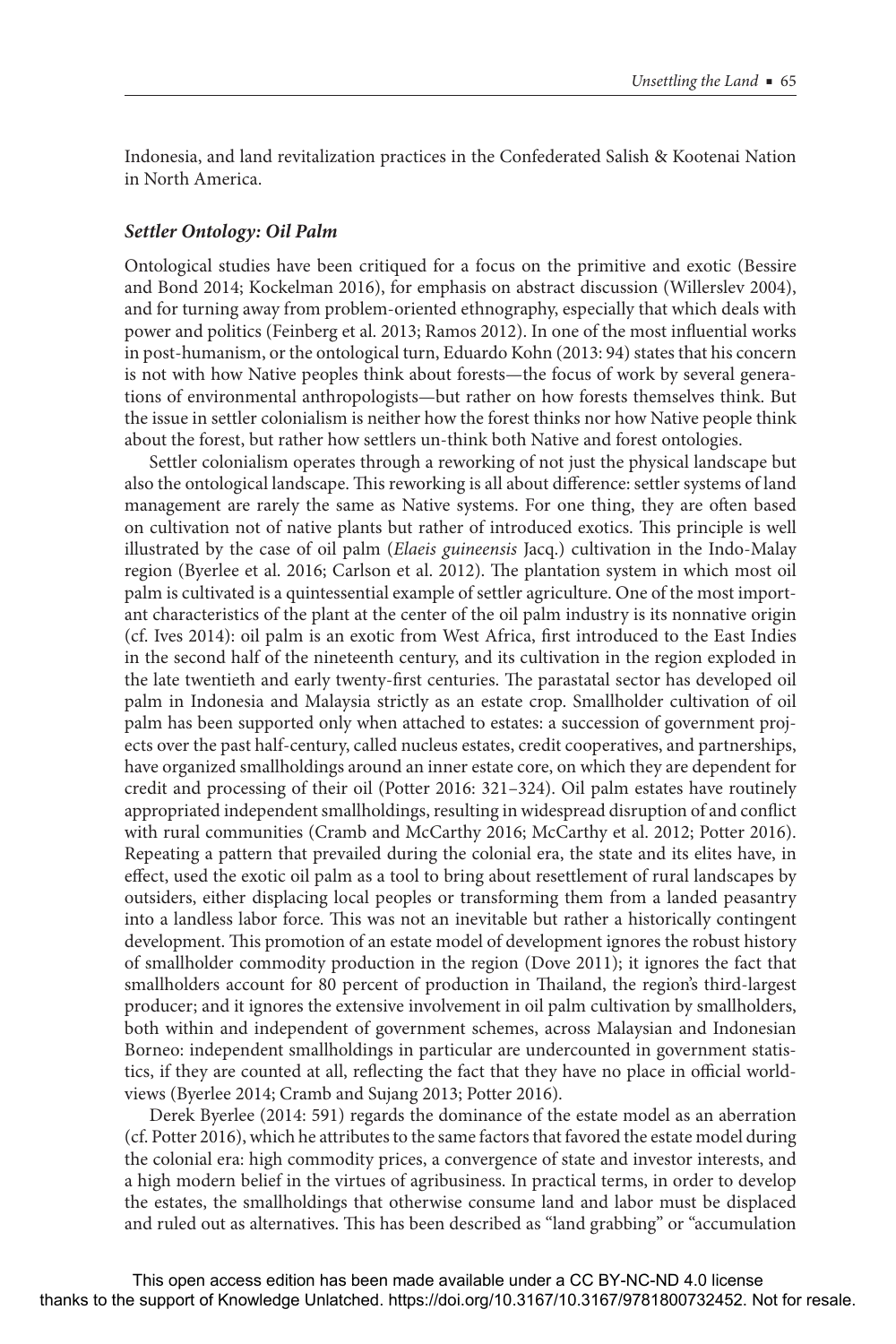by dispossession," which suggests a process of forceful assault on the traditional rights of local peoples (Gellert 2015; cf. Harvey 2004; White et al. 2012). Before the physical landscape can be grabbed, however, the conceptual landscape must first be secured; before local people can be dispossessed, work must be done so that it does not look like dispossession (Bissonnette 2013; West 2016).

The primary conceptual work of land grabbing and dispossession is to rule out any possible alternative model. This was historically accomplished in the Indo-Malay region through the colonial doctrine of dualism (Boeke 1953), a belief that Native smallholders cannot produce commodities for market, which must be left entirely to the European estate sector—a doctrine that to some extent survives today (Cramb 2011). This intellectual doctrine was physically sustained by the estate model of cultivation itself. Recent work on estates and similar "concessions" suggests that there is an epistemic imperialism to all such development schemes (Bonneuil 2001; Hardin 2002). These schemes construct bounded spaces in which exotic plants and knowledges can flourish and in which native plants and knowledges cannot. The forceful exclusion of local elements from such sites represents a modern act of purification (Latour 1993: 10–11). As with the alien and exotic oil palm, a tabula rasa is constructed that privileges the crops and technologies of powerful outsiders and deprivileges the crop- and place-specific knowledge of local smallholders. The tabula rasa permits the exercise of the imagination, to imagine something that is not yet there, which will not resemble anything that is there. The existence of alternatives is inimical to this act of the settler imagination. This ontological displacement of Native vision by settler vision makes possible the physical displacement; it underpins the assault on land rights of the aforementioned doctrine of terra nullius. It helps to rationalize the international community's demand for "free, prior, and informed consent" for local communities affected by oil palm schemes, with its assumption that the role of such communities is at best to surrender their land, not to compete for the oil palm market.<sup>7</sup>

The many Native smallholders who have adopted oil palm have engaged in their own ontological work. Smallholders are often ambivalent about adopting commodity production for markets, as exemplified by the rash of felling of rubber trees in Borneo during the 1930s due to a belief that the exotic rubber was eating the soul of the native rice (Dove 2011). Such mythmaking reflects the challenge of constructing a hybrid ontology of traditional subsistence-oriented agriculture and market-oriented commodity production. The challenge of hybridity is reflected today in the "rumor panics" that periodically sweep across Borneo's new oil palm landscapes, warning of strangers who are kidnapping Dayak people to traffic their organs, leading in some instances to the murder of strangers found in Dayak territories (Semedi 2014). This is ontological work, done to distinguish the Dayak and their lifestyle and values from those of the wider world that drives the oil palm expansion.

#### **Post-humanism and Indigenous Ontologies**

The recent ontological turn has implications for questions of how ideas of land are constituted and what that means for Indigenous struggles for land and decolonization. To return to Kohn's (2013: 94) comments on studying Indigenous environmental knowledge, he writes, "If we limit our thinking to thinking through how other people think we will always end up circumscribing ontology by epistemology." Several scholars have argued that by turning away from Indigenous ontologies, post-humanism misses critical insights that might be gained from Indigenous perspectives. Kim TallBear argues that "indigenous standpoints accord greater animacy to nonhumans, including nonorganisms, such as stones and places, which help form (Indigenous) peoples as humans constituted in much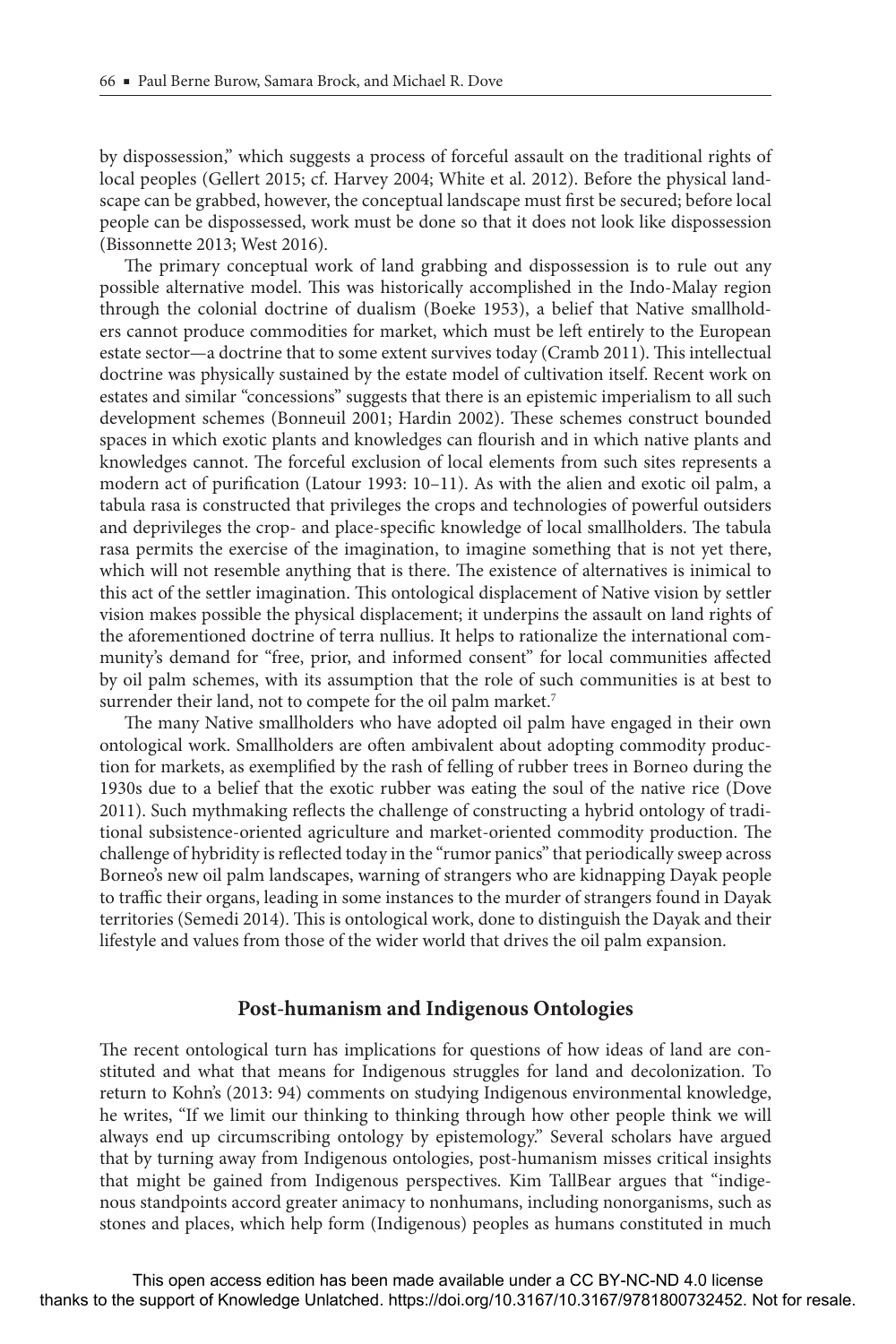more complex ways than in simple biological terms" (2017: 187). According to scholars like TallBear, Indigenous peoples have sets of relations with the animate/inanimate agents bound up in land that are more intimate and complex than much of what post-humanist scholarship can capture. What is seen as "alive" in much post-humanist discourse is more limited than in much Indigenous thinking. Zoe Todd (2015) makes a case for the need to decolonize post-humanist scholarship, and questions the locus of agency ascribed in Eurocentric thinking. Juanita Sundberg similarly argues that "Anglo-European scholarship is the only tradition truly alive in posthumanist theorizing" (2014: 38)—that all other scholarship or epistemologies are treated as truly dead through their exclusion.

Understanding that the human/nature divide is far from universal is key for decolonizing and expanding post-humanist scholarship for these scholars. Many offer Indigenous ontologies, asserting that they capture perspectives that are more nuanced than what a simple erasure of a nature/culture schism can capture. Vanessa Watts, for example, offers Place-Thought as a way of framing an understanding that land is alive and thinking and "that humans and non-humans derive agency through the extensions of these thoughts" (Watts 2013: 21). She frames the world in this view as a space "where place and thought were never separated because they never could or can be separated" (2013: 21). This framing helps to overcome what she sees as the problem of subjugated agency for nonhumans in post-humanist scholarship where "the controversial element of agency is often redesigned when applied to non-humans, thereby keeping this epistemological-ontological divide intact" (29). Sundberg (2014), drawing from both the Sami scholar Rauna Kuokkanen and the Zapatistas' framing of the pluriverse, highlights the importance of "multiepistemic literacy" in an expansive post-humanism that doesn't subordinate particular ontologies and forms of agency. For these scholars, land, as a relationship consisting of complex and nonsubjugated agencies, is key to overcoming the ontological hurdles of Eurocentric imaginings of post-humanism that these authors critique.

#### *Perspectivism*

Many of today's studies of nonhuman others cite the canonical work of Jakob von Uexküll (2010 [1934]) on the concept of the *umwelt,* the unique perceptual world in which each organism exists, which is different from that of every other organism. One of the more interesting examples of an effort to transcend one's own *umwelt* is represented in the ethnographic studies of "perspectivism." Eduardo Viveiros de Castro (1998: 470), whose scholarship has roots in the work of Claude Lévi-Strauss (1966, 1969), synthesized a great deal of literature on the Native peoples of the Amazon, common to which was the belief that animals and spirits "see their food as human food (jaguars see blood as manioc beer, vultures see the maggots in rotting meat as grilled fish, etc.), they see their bodily attributes (fur, feathers, claws, beaks etc.) as body decorations or cultural instruments, they see their social system as organized in the same way as human institutions are (with chiefs, shamans, ceremonies, exogamous moieties, etc.)." Kohn's (2013) work in Ecuador is one of the more intensive explorations of these beliefs, which suggest that cross-species recognition of very different, perceived worlds—the *umwelt* of the other—is possible.

Rebecca Feinberg and colleagues (2013: 2) write that "one of the greatest strengths of multispecies ethnography is the 'speculative wonder' captured in its ontological revisions, a wonder rife with potential to generate alternative ethical possibilities for living in the world." Perspectivist beliefs are all about recognition of alternate worldviews (Tsing 2015). As Alf Hornborg (2001: 135) writes, "What is remarkable about these cosmologies, from a modern vantage-point, is the extent to which Amazonians have acknowledged the limitations of their own, human powers of perception, and the empathy with which they have imagined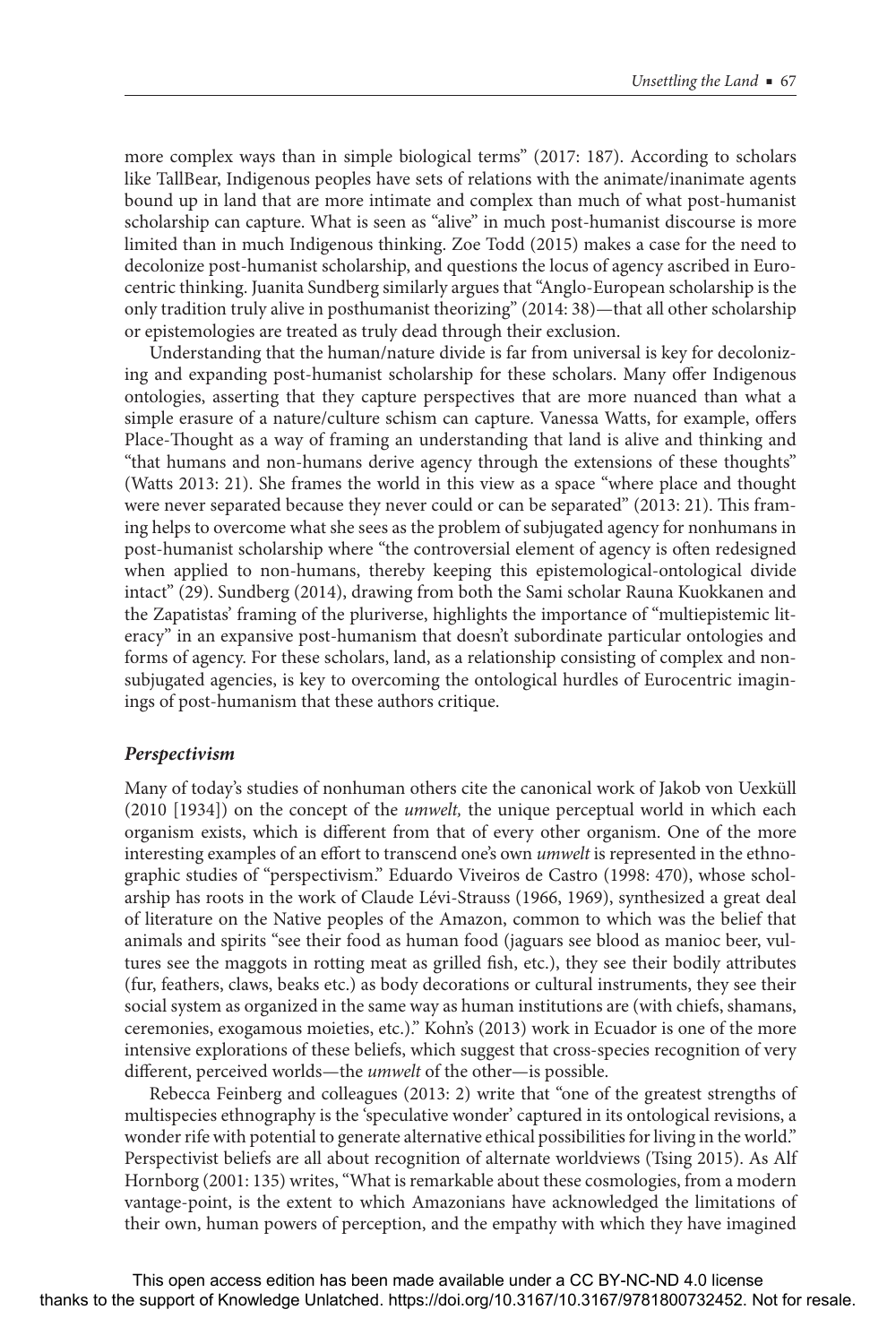other species' ways of viewing the world." Alternatives are inherently political. Awareness of alternative worldviews can help us to survive, as Kohn (2013: 2) writes, "so as not to become meat we must return the jaguar's gaze." Unawareness of alternative worldviews is dangerous for the weak, but not for the strong. Forest spirits and jaguars see humans as game, but they are not concerned with how humans see them. There is an asymmetry to vision; there is a "hierarchy of perspective" (149).

Shifting from the forest to the plantation, from the animal *umwelt* to settler ontology, a similar asymmetry holds: perspectivism is a Native, subaltern facility. To survive, Indigenous peoples develop a keen sense of how settlers and ruling elites see them, which can actually crystallize the development of so-called Indigenous identity (Li 2000), but the reverse rarely holds true. In the Euro-American worldview that drives much settler colonialism, there is a single uniform nature (Kohn 2013: 155–156), not multiple natures or multiple *umwelt*. Settler ontologies tend to be universalistic: they are undercut by any recognition—much less comparative evaluation of the merits—of alternative worldviews. The alternative of smallholder production of oil palm has not, therefore, been part of the discourse of oil palm development in Southeast Asia. When beings recognize the reality of another's worldview, they are able to see the other as a subject, a person, a human being (Kohn 2013: 93; Viveiros de Castro 1998: 477). In the ontological displacement that accompanies settler projects like oil palm estates, not only is the fact that Native people are able to produce oil palm or other market crops denied, but even their humanity (e.g., as modern citizens versus backward primitives) may be denied (Tsing 2005). The traditional beliefs of the Dayak resemble those reported by Viveiros de Castro (1998) from the Amazon: the Dayak believe that the spirits see them as pigs, ripe for hunting. The contemporary "rumor panics" described earlier are a modern example of this perspectivism; the panics speak to how the Dayak think the wider world, with its oil palm markets, sees them: as bodies and organs. This is the biopolitics of the oil palm boom (Foucault 1997). The Dayak effort to confront the purported organ traffickers is, in effect, their effort to "return the jaguar's gaze" and so survive it.

#### *Indigenous Ontology: Hybridity and Revitalizing Relationships with Land*

A case study of the Confederated Salish and Kootenai Tribes (CSKT) of the Flathead Indian Reservation, located in the northwestern United States, can illustrate how hybrid ontologies of land offer ways to consolidate a tribal land base in the service of revitalizing relationships with the other-than-human world. Much of the CSKT's work is oriented toward reversing the dispossession of Indigenous lands by Euro-American settlers who claimed title to newly created homesteads in the early twentieth century (Bigart and Woodcock 1996). This was made possible by the transformation of land into property, which took place through US government–led land surveys and subsequent allotment (Latta 1989). Despite the territorial-bounded reservation of land stipulated in the 1855 Treaty of Hellgate, more than half of the unceded land within the territory of the Confederated Salish & Kootenai Nation was sold as property to white settlers (Smith 1979). It was not until 1934 that the US federal allotment policy ended, but that did nothing to reverse the prior loss of land. Only in the wake of the civil rights and Red Power movements did governance policies begin to change in the 1970s (Ruppel 2008). This marked the beginning of the era of revitalization. Today, the officials at the CSKT Tribal Lands Department have a clear sense of their objective: to return land to tribal control, but not strictly as a form of property. This land base also provides for the expansion of land-based practices such as caring for culturally important relations with the nonhuman world, the protection of landscapes imbued with collective memories, and the provision of material benefits to the Native community, such as housing.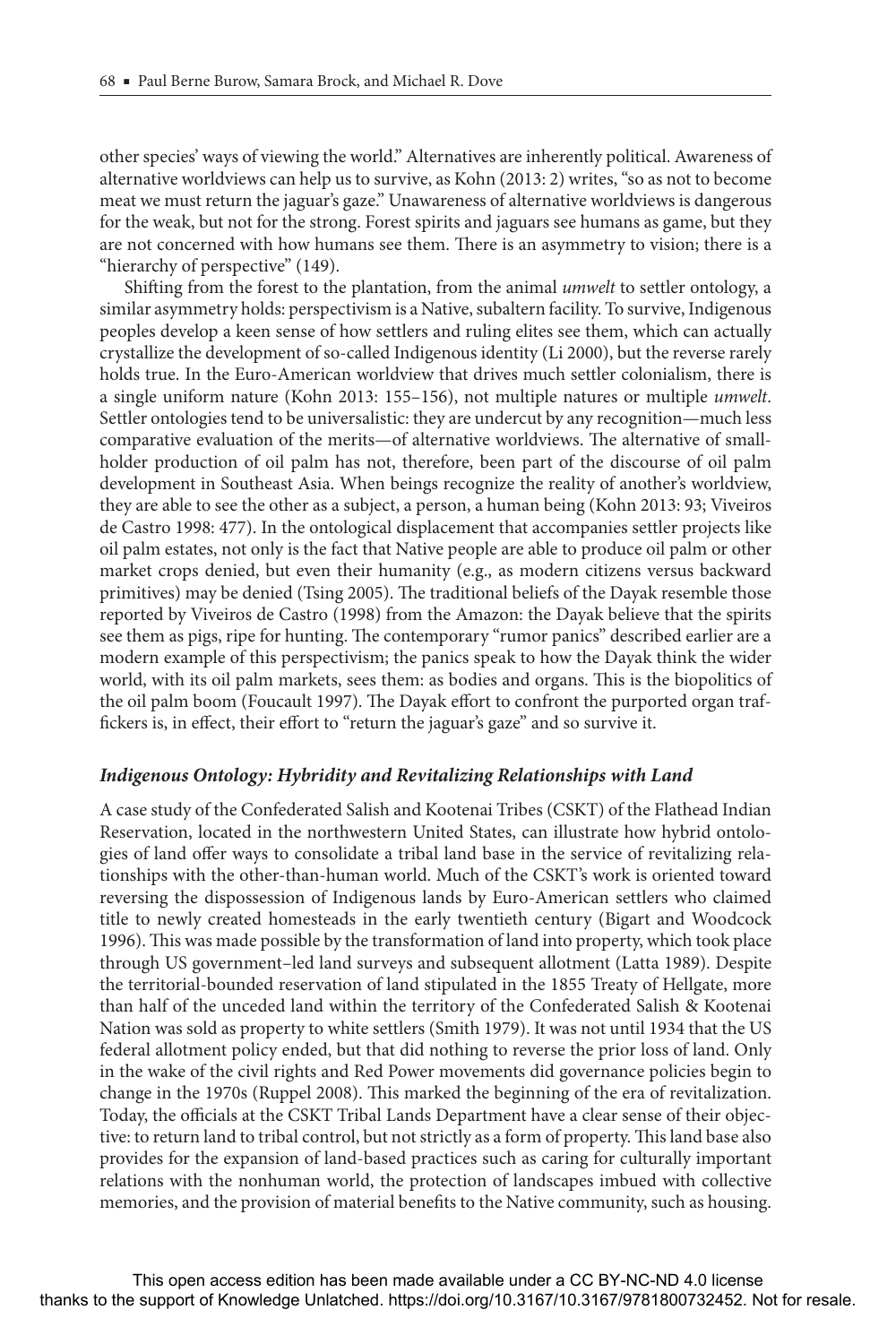The CSKT Tribal Lands Department was established in 1982. It emerged from the Tribal Realty Office that was created in the 1960s, with Bureau of Indian Affairs realty staff tasked with overseeing the titling and transfer of common and individual trust lands on the reservation. The new Tribal Lands Department grew to take on additional activities, including permitting surveys, land use planning, and, most importantly, land acquisition. The 2000s saw the increasing size and role of tribal governance in land acquisition. This came with the emergence of new technologies, like geographic information systems (GIS), as tools to track, manage, and prioritize its landholdings starting in the 1990s.<sup>8</sup> Lands were purchased at the market rate and then put through a process to have the land transferred to trust status, meaning it became tribal land again (though still as property). Still, the consolidation of tribal landholdings facilitates the creation of spaces for practices that recognize and instantiate relationships among the human and other-than-human.

The emergence of the Tribal Lands Department marks a shift in which bureaucratic institutions of land management, many of them prescribed by federal rules, came to dominate how land was *used* and therefore *perceived.* As discussed earlier, these bureaucratized modes of managing land carry their own subjectivities, which embed their own ontologies of land. Settler state institutions of private property cannot be entirely circumvented given the extant relationship between tribal nations and the US government, but relationships can be revitalized even within these institutions. In this context, it is also hard to imagine revitalization without attention to alternate modalities like the relationality described by many scholars (Blaser 2016; Carroll 2015; Coulthard 2014; TallBear 2017; Todd 2015). If land is constituted in the ways it is governed, then it is also tied up with different practices, from the spatial subjectivities of GIS to manage land and target its reacquisition, to the subjectivities of land as constituted in the reciprocal obligations of tribal land use practices. These different subjectivities are oriented toward different affordances of land. Spatial technologies are amenable to registering the value of "resources" such as timber but not to the more phenomenological idea of an experience relating to other-than-human persons or stories that represent and reproduce collective memories constitutive of Indigenous belonging to place.

Land and the environment are always bound up in the historical discursive apparatuses of the state—not just settler states, but also Indigenous states—at the same time as Indigenous peoples are successfully contesting these logics and practices, a central point made by Carroll (2015). But working to reacquire land solely on the register of settler state regimes of land ownership and capitalist relations is limiting, so land-based practices are essential to reworking the very notion of land underpinning settler colonial domination. Settler modes of thinking about the land are being appropriated to take the land back while other modes of thinking are being practiced. This story is not limited to bureaucratic processes of land acquisition and management: it also involves land-based practices that focus on reciprocal obligations and the other-than-human to revitalize alternate ontologies. Land-based practices, in many cases, occur outside the purview of tribal government departments. But they are connected, as funding to support cultural activities frequently comes from the tribal government, although cultural leadership largely emanates from a council of elders. This highlights a tension that exists in Indigenous governance in which formal state institutions contend with practices that are underwritten by very different ontological categories. Sometimes this emerges as conflict over the disposition of land. The work of decolonization operates at this nexus where different modalities of land coexist, often uneasily or in conflict with each other. Therefore, decolonization cannot simply be the rejection of one modality of land for the other, but rather follows an uneasy path to maintain a hybrid assemblage of ontologies, with all their attendant affordances and limitations.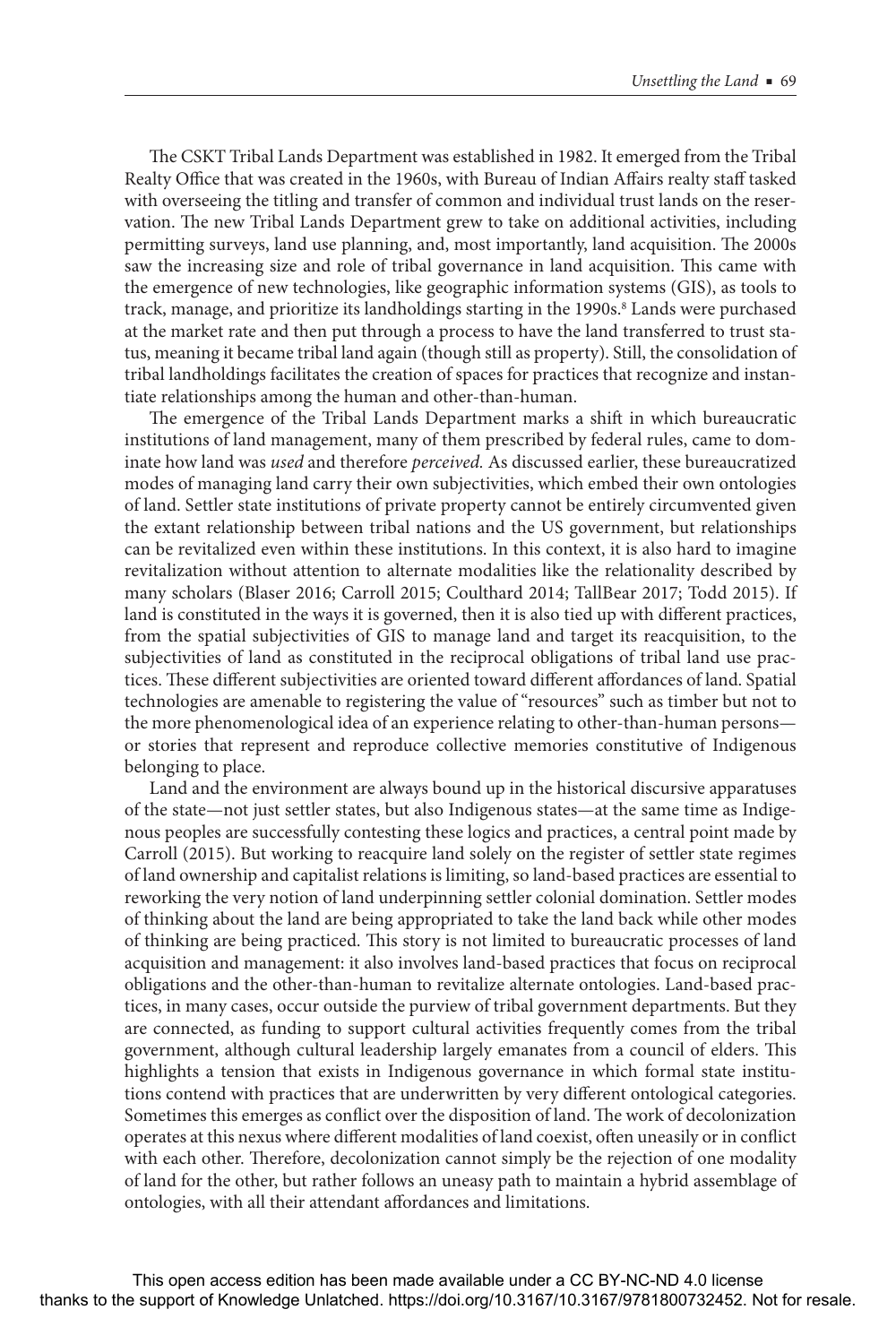#### **Conclusion**

Settler colonialism entrenches itself by obfuscating Indigenous ontologies. The "original sin" that precedes the extraction of economic value is more than the alienation of workers from the means of production: it is the alienation of Indigenous ontologies by settler modes of thinking and controlling land. In confronting this legacy, decolonial praxis is premised on the ability to revitalize Indigenous ontologies through grounded practices. But those practices require a land base that is often reacquired only through strategic engagements premised on settler ontologies of land-as-property. Recent scholarship is beginning to open up our understanding of different ontologies of land. Drawing on work in Indigenous studies, post-humanism, and political ecology that highlights the importance of relationality and reciprocation across the human and other-than-human, this article suggests that we are poised to better address the politics at stake in ontologies of land by attending to the possibilities of hybridity. Structures of dispossession are defined not only by their economic or political valence to settler society, but also through the notions, practices, and representations that they obfuscate.

Indigenous movements for social and environmental justice are deeply tied to issues of land rights. By operating on multiple ontological registers rather than the occlusion of one mode by another, some Indigenous states are successfully reacquiring lands and revitalizing land-based practices. Our case studies highlight practices that undermine or inflect settler ontologies and affordances of land. Decolonization, as an emergent set of practices, does not simply reflect a swing of the pendulum back to what existed before allotment and white settlement through mirrored, reversed processes of repossession, but is something creatively formed through contemporary struggles around what it means to be Indigenous amid enduring—but not immutable—structures of capitalism and settler colonial domination. Decolonization is constitutive of a resistant and ameliorative politics that unravels land's singularity. This kind of politics is both anti-capitalist and anticolonial, as it challenges the flattening of land that is fundamental to such relations. Decolonization is often invoked as a metaphor without a clear sense of praxis (Tuck and Yang 2012). Future scholarship should attend carefully to land-based practices in theorizing power and domination alongside revitalization and resurgence.

#### n **ACKNOWLEDGMENTS**

We thank the editors of *Environment and Society,* as well as Erik Harms, Paul Kockelman, Elliott Prasse-Freeman, and Kali Rubaii, for helpful feedback on early drafts of this work. We are also grateful for two anonymous reviewers who provided comments that contributed toward the improvement of this article.

n **PAUL BERNE BUROW** is a PhD student in the School of Forestry and Environmental Studies and the Department of Anthropology at Yale University. His research interests include the political ecology of forests and rangelands, the cultural politics of nature and belonging, and the history of conservation and settler colonialism in western North America. Email: paul.burow@yale.edu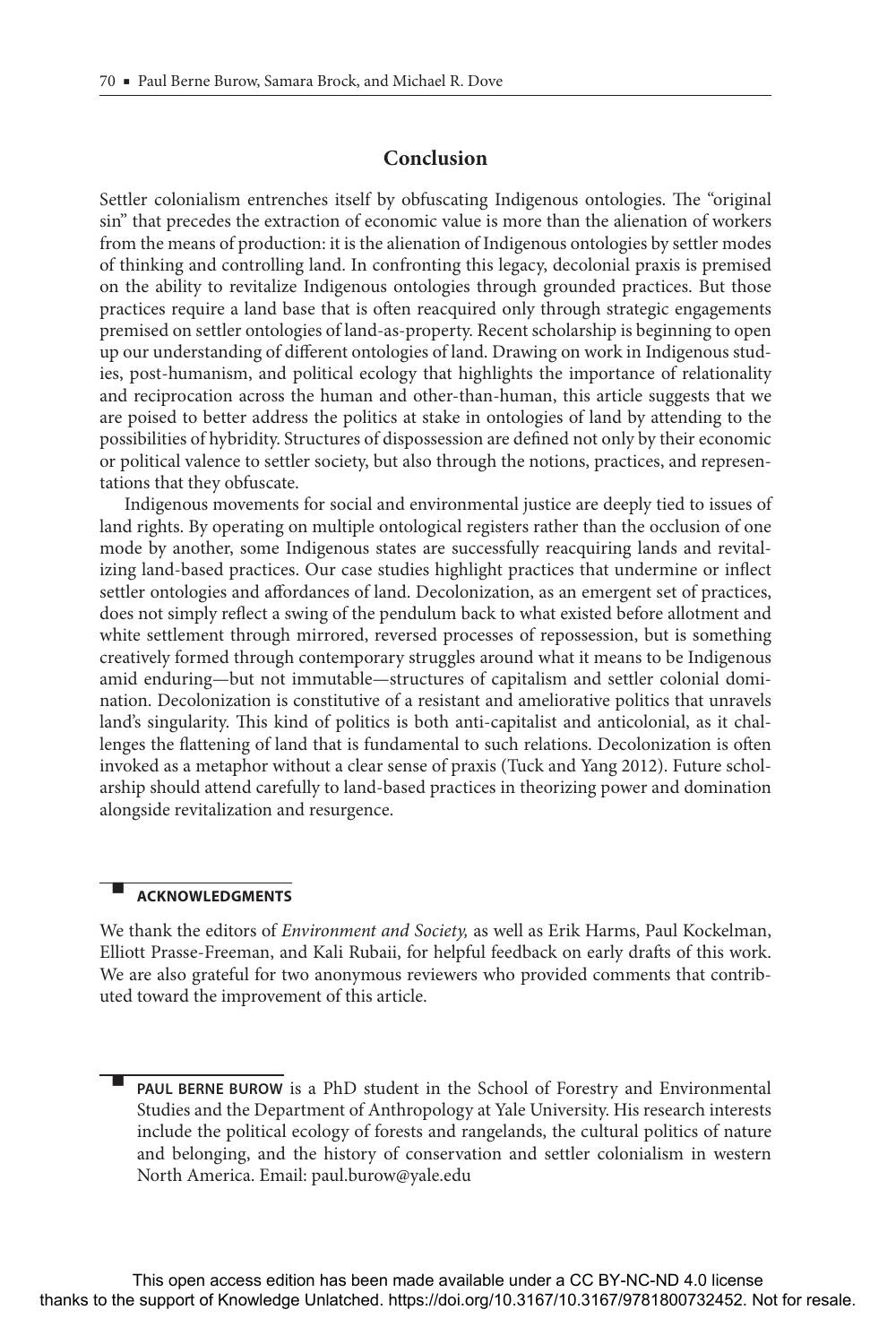**SAMARA BROCK** is pursuing her PhD in political ecology at the Yale School of Forestry and Environmental Studies. She has worked for more than a decade on food sustainability issues in Canada, Argentina, and Cuba, and past research has focused on counter-mapping as a form of resistance and sustainable diets. Her current research focuses on networks of experts that have emerged since the 2008 food crisis and are attempting to shape the future of global food systems. Email: samara.brock@yale.edu

n **MICHAEL R. DOVE** is the Margaret K. Musser Professor of Social Ecology, Curator of Anthropology in the Peabody Museum of Natural History, Chair of the Council on Southeast Asia Studies, and Professor in the Department of Anthropology, Yale University. His most recent books are *Climate Cultures: Anthropological Perspectives on Climate Change* (coedited with Jessica Barnes, Yale University Press, 2015); *Science, Society, and Environment: Applying Physics and Anthropology to Sustainability* (coauthored with Daniel M. Kammen, Routledge, 2015); and *The Anthropology of Climate Change: A Historical Reader* (editor, Wiley-Blackwell, 2014). Email: michael.dove@yale.edu

## **NOTES**

- 1. Although we set up a contrast between settler and Indigenous ontologies, and speak about them in categorical terms, this is not meant to suggest that they are monolithic across space and time. Indigenous states can operate on a similar ontological footing when seeking to extract economic value from natural resources. But unlike settler states, Indigenous states commonly use these tools to empower Indigenous sovereignty. Similarly, settler ontologies are not the same everywhere, though they generally facilitate ongoing processes of dispossession (even in cases where they are imagined as "recognizing" Indigenous title).
- 2. We use the term "primary accumulation" to highlight the elemental and ongoing role of this process in settler colonies—and to avoid the developmentalist framing implied in the term "primitive."
- 3. This is not to suggest that it plays no role, however, as private actors such as timber and mineral resource corporations have significant landholdings in Indigenous homelands.
- 4. This traces back to G. W. F. Hegel's master-slave dialectic, reformulated by Franz Fanon in his postcolonial critique of recognition. Glen Coulthard argues that Fanon's insights about how the master controls the act of recognition is central to the reproduction of colonial relations. According to Coulthard, rejection of recognition is a necessary strategy to subvert these dynamics (Coulthard 2014). Audra Simpson (2014) offers a nuanced depiction of how individuals or collectives operationalize these kinds of strategies in settler states through the notion of "refusal" (Simpson 2014).
- 5. In some cases, we refer to Indigenous nations to foreground institutional actors, and in others we refer to Indigenous peoples to capture other forms of affinity and commonality. The two are not always synonymous, as the boundaries between nation and community are constituted in complex ways.
- 6. Arguably, ecological science has done a better job of foregrounding other-than-human relationality, though often at the expense of the human. Also problematic is the mechanistic model of functionalism that ecological science reifies at the exclusion of other forms of knowledge that understand relationships in different ways besides cause and effect (e.g., as morally contingent relations that rely on reciprocity).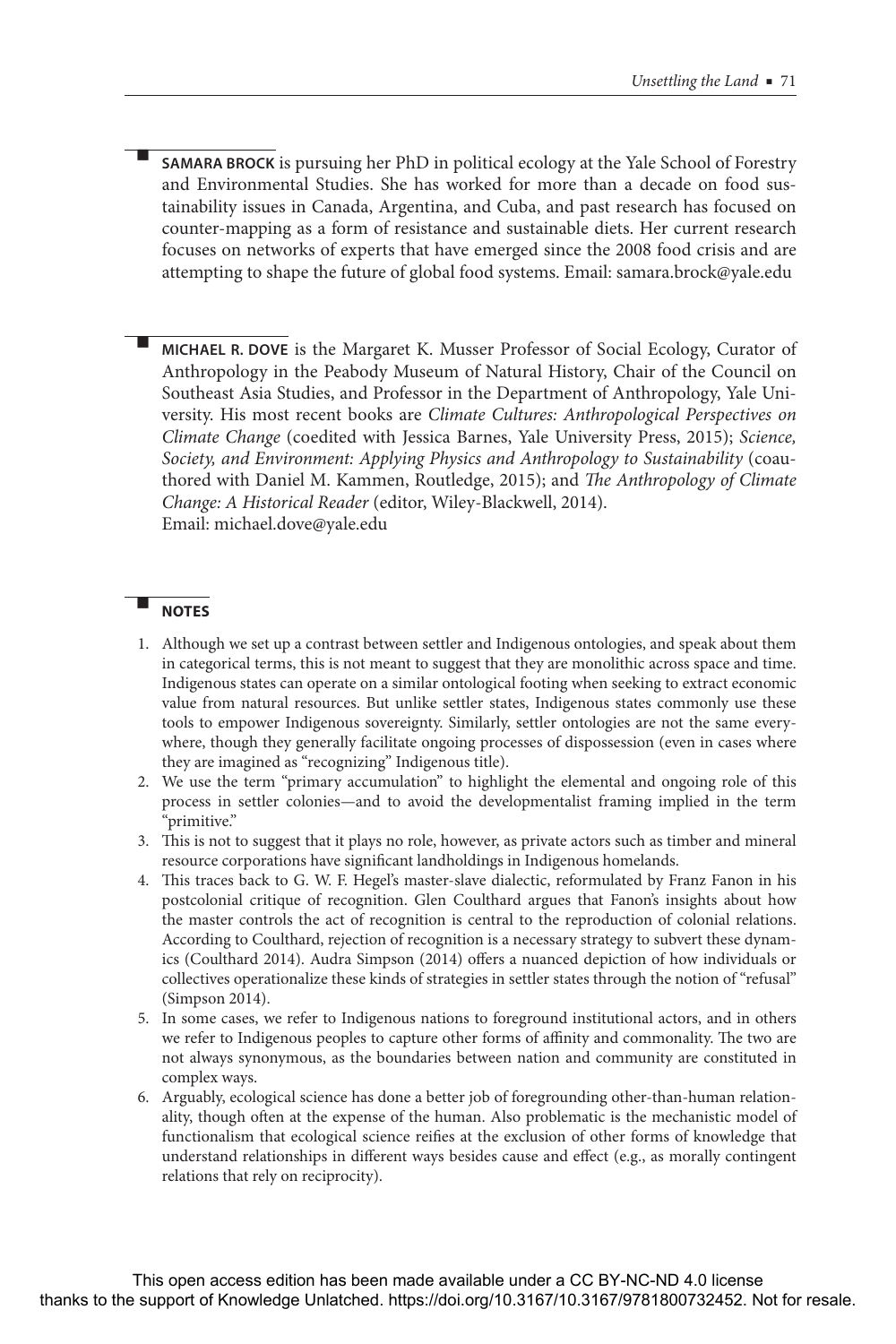- 7. Free, prior, and informed consent is also impacted by a politics of recognition among state and international actors that can be critiqued for reproducing asymmetrical power relations between Indigenous smallholders, the state, and capital.
- 8. There is much more to these processes of changing geospatial subjectivities than we can cover here. For more on the emergence of geospatial forms of knowledge and the way that mapping can create new publics, see Rankin (2016) and Hébert and Brock (2017).

## n **REFERENCES**

- Agrawal, Arun. 2005. *Environmentality: Technologies of Government and the Making of Subjects.* Durham, NC: Duke University Press.
- Alfred, Taiaiake. 1999. *Peace, Power, Righteousness: An Indigenous Manifesto.* Toronto: Oxford University Press.
- Bessire, Lucas, and David Bond. 2014. "Ontological Anthropology and the Deferral of Critique." *American Ethnologist* 41 (3): 440–456. https://doi.org/10.1111/amet.12083.
- Bigart, Robert, and Clarence Woodcock, eds. 1996. *In the Name of the Salish and Kootenai Nation: The 1855 Hell Gate Treaty and the Origin of the Flathead Indian Reservation.* Pablo, MT: Salish Kootenai College Press.
- Bissonnette, Jean-François. 2013. "Development through Large-Scale Oil Palm Agribusiness Schemes: Representations of Possibilities and the Experience of Limits in West Kalimantan." *SOJOURN: Journal of Social Issues in Southeast Asia* 28 (3): 485–511. http: //dx.doi.org/10.1355/sj28-3d.
- Blaikie, Piers. 1985. *The Political Economy of Soil Erosion in Developing Countries.* London: Longman.
- Blaikie, Piers, and Harold Brookfield. 1987. *Land Degradation and Society.* London: Methuen.
- Blaser, Mario. 2016. "Is Another Cosmopolitics Possible?" *Cultural Anthropology* 31 (4): 545–570. https://doi.org/10.14506/ca31.4.05.
- Boeke, Julius H. 1953. *Economics and Economic Policy of Dual Societies: As Exemplified by Indonesia.* New York: Institute of Pacific Relations.
- Bonneuil, Christophe. 2000. "Development as Experiment: Science and State Building in Late Colonial and Postcolonial Africa, 1930–1970." *Osiris* 15: 258–281. https://doi.org/10.1086/649330.
- Braun, Bruce. 2000. "Producing Vertical Territory: Geology and Governmentality in Late Victorian Canada." *Cultural Geographies* 7 (1): 7–46. https://doi.org/10.1177/096746080000700102.
- Byerlee, Derek. 2014. "The Fall and Rise Again of Plantations in Tropical Asia: History Repeated?" *Land* 3 (3): 574–597. https://doi.org/10.3390/land3030574.
- Byerlee, Derek, Walter Falcon, and Rosamond Naylor. 2016. *The Tropical Oil Crop Revolution: Food, Feed, Fuel, and Forests.* Oxford: Oxford University Press.
- Byrd, Jodi A. 2011. *The Transit of Empire: Indigenous Critiques of Colonialism.* Minneapolis: University of Minnesota Press.
- Campbell, Jeremy M. 2015. *Conjuring Property: Speculation and Environmental Futures in the Brazilian Amazon.* Seattle: University of Washington Press.
- Carlson, Kimberly M., Lisa M. Curran, Dessy Ratnasari, Alice M. Pittman, Britaldo S. Soares-Filho, Gregory P. Asner, Simon N. Trigg, David A. Gaveau, Deborah Lawrence, and Hermann O. Rodrigues. 2012. "Committed Carbon Emissions, Deforestation, and Community Land Conversion from Oil Palm Plantation Expansion in West Kalimantan, Indonesia." *Proceedings of the National Academy of Sciences* 109 (19): 7559–7564. https://doi.org/10.1073/pnas.1200452109.
- Carroll, Clint. 2014. "Native Enclosures: Tribal National Parks and the Progressive Politics of Environ-mental Stewardship in Indian Country." *Geoforum* 53: 31–40. https://doi.org/10.1016/ j.geoforum.2014.02.003.
- Carroll, Clint. 2015. *Roots of our Renewal: Ethnobotany and Cherokee Environmental Governance.* Minneapolis: University of Minnesota Press.
- Cattelino, Jessica R. 2015. "The Cultural Politics of Water in the Everglades and Beyond." *HAU: Journal of Ethnographic Theory* 5 (3): 235–250. https://doi.org/10.14318/hau5.3.013.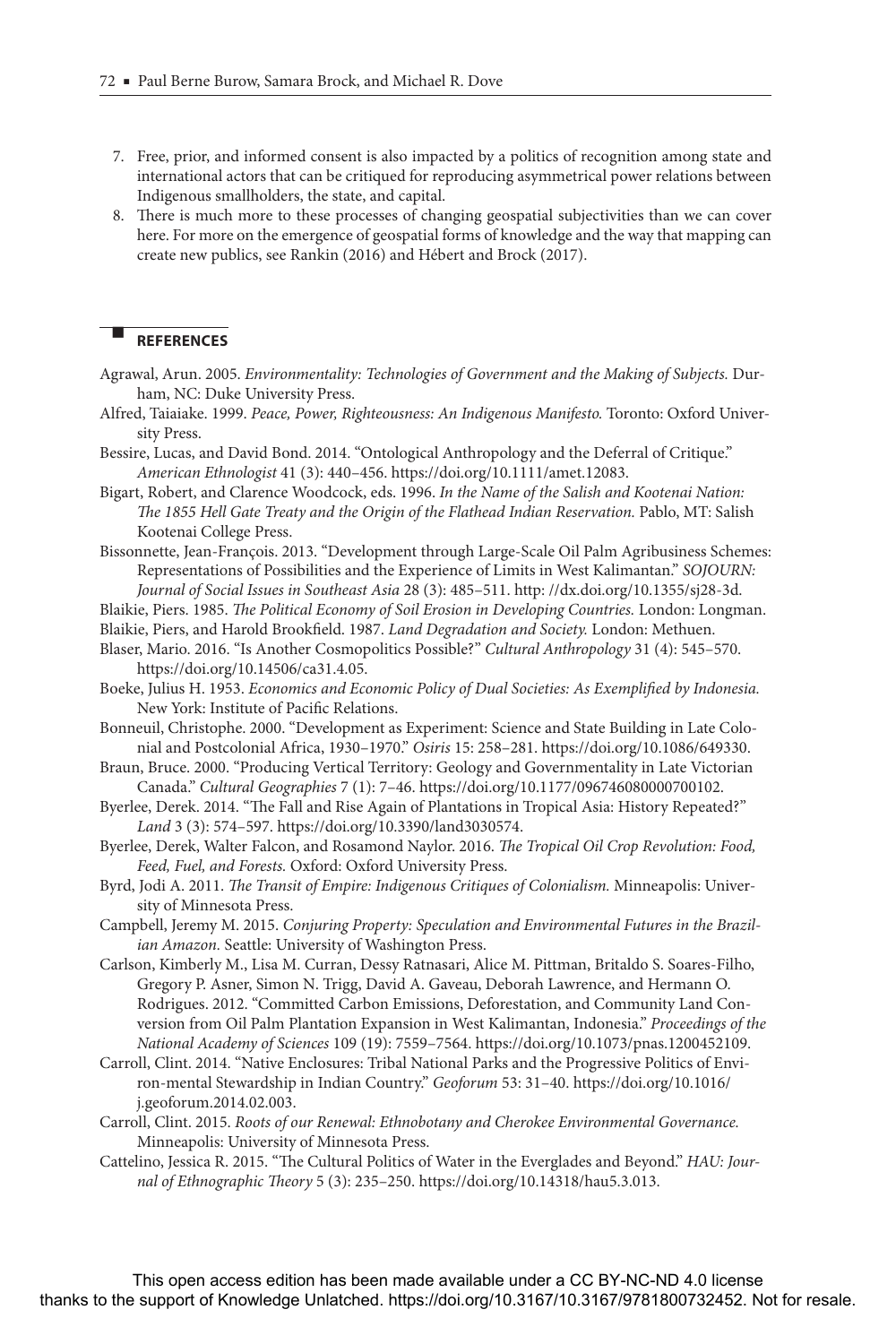- Coulthard, Glen. 2014. *Red Skin, White Masks: Rejecting the Colonial Politics of Recognition.* Minneapolis: University of Minnesota Press.
- Cramb, Rob A. 2011. "Re-inventing Dualism: Policy Narratives and Modes of Oil Palm Expansion in Sarawak, Malaysia." *Journal of Development Studies* 47 (2): 274–293. https://doi.org/10.1080/ 00220380903428381.
- Cramb, Rob A., and John F. McCarthy. 2016. *The Oil Palm Controversy: Smallholders, Agribusiness and the State in Indonesia and Malaysia.* Singapore: NUS Press.
- Cramb, Rob A., and Patrick S. Sujang. 2013. "The Mouse Deer and the Crocodile: Oil Palm Smallholders and Livelihood Strategies in Sarawak, Malaysia." *Journal of Peasant Studies* 40 (1): 129–154. https://doi.org/10.1080/03066150.2012.750241.
- Deininger, Klaus. 2011. "Challenges Posed by the New Wave of Farmland Investment." *Journal of Peasant Studies* 38 (2): 217–247. https://doi.org/10.1080/03066150.2011.559007.
- Deloria, Vine. 1999. *For This Land: Writings on Religion in America.* New York: Psychology Press.
- Deloria, Vine. 2001. "American Indian Metaphysics." In *Power and Place: Indian Education in America,* ed. Vine Deloria Jr. and Daniel R. Wildcat, 1–6. Golden, CO: Fulcrum Publishing.
- Dove, Michael R. 2011. *The Banana Tree at the Gate: The History of Marginal Peoples and Global Markets in Borneo.* New Haven, CT: Yale University Press.
- Fairhead, James, Melissa Leach, and Ian Scoones. 2012. "Green Grabbing: A New Appropriation of Nature?" *Journal of Peasant Studies* 39 (2): 237–261. https://doi.org/10.1080/03066150.2012 .671770.
- Feinberg, Rebecca, Patrick Nason, and Hamsini Sridharan. 2013. "Introduction: Human-Animal Relations." *Environment and Society: Advances in Research* 4 (1): 1–4. https://doi.org/10.3167/ ares.2013.040101.
- Foucault, Michel. 1997. "The Birth of Biopolitics." In *Ethics: Subjectivity, and Truth* (Essential Works of Foucault, 1954–1984, Vol. 1), trans. Robert Hurley, ed. Paul Rabinow, 73–79. New York: New Press.
- Gellert, Paul K. 2015. "Palm Oil Expansion in Indonesia: Land Grabbing as Accumulation by Dispossession." In *States and Citizens: Accommodation, Facilitation and Resistance to Globalization,* ed. Jon Shefner, 65–99. Bingley, UK: Emerald Group Publishing.
- Hall, Derek. 2013. "Primitive Accumulation, Accumulation by Dispossession, and the Global Land Grab." *Third World Quarterly* 34 (9): 1582–1604. https://doi.org/10.1080/01436597.2013.843854.
- Hall, Derek, Philip Hirsch, and Tania M. Li. 2011. *Powers of Exclusion: Land Dilemmas in Southeast Asia.* Singapore: NUS Press.
- Hardin, Rebecca. 2002. "Concessionary Politics in the Western Congo Basin: History and Culture in Forest Use." Environmental Governance in Africa Working Paper no. 6. Washington, DC: World Resources Institute.
- Harvey, David. 2003. *The New Imperialism.* New York: Oxford University Press.
- Harvey, David. 2004. "Le 'Nouvel Impérialisme': Accumulation par expropriation" [The 'New Imperialism': Accumulation by expropriation]. *Actuel Marx* 35 (1): 71–90. https://doi.org/10.3917/ amx.035.0071.
- Hébert, Karen, and Samara Brock. 2017. "Counting and Counter-Mapping: Contests over the Making of a Mining District in Bristol Bay, Alaska." *Science as Culture* 26 (1): 56–87. https://doi.org/ 10.1080/09505431.2016.1223112.
- Hornborg, Alf. 2001. *The Power of the Machine: Global Inequalities of Economy, Technology, and Environment.* Lanham, MD: Rowman Altamira.
- Hunt, Sarah. 2014. "Ontologies of Indigeneity: The Politics of Embodying a Concept." *Cultural Geographies* 21 (1): 27–32. https://doi.org/10.1177/1474474013500226.
- Ingold, Tim. 2000. *The Perception of the Environment: Essays on Livelihood, Dwelling and Skill.* London: Routledge.
- Ives, Sarah. 2014. "Uprooting 'Indigeneity' in South Africa's Western Cape: The Plant that Moves." *American Anthropologist* 116 (2): 310–323. https://doi.org/10.1111/aman.12096.
- Kockelman, Paul. 2016. *The Chicken and the Quetzal: Incommensurate Ontologies and Portable Values in Guatemala's Cloud Forest.* Durham, NC: Duke University Press.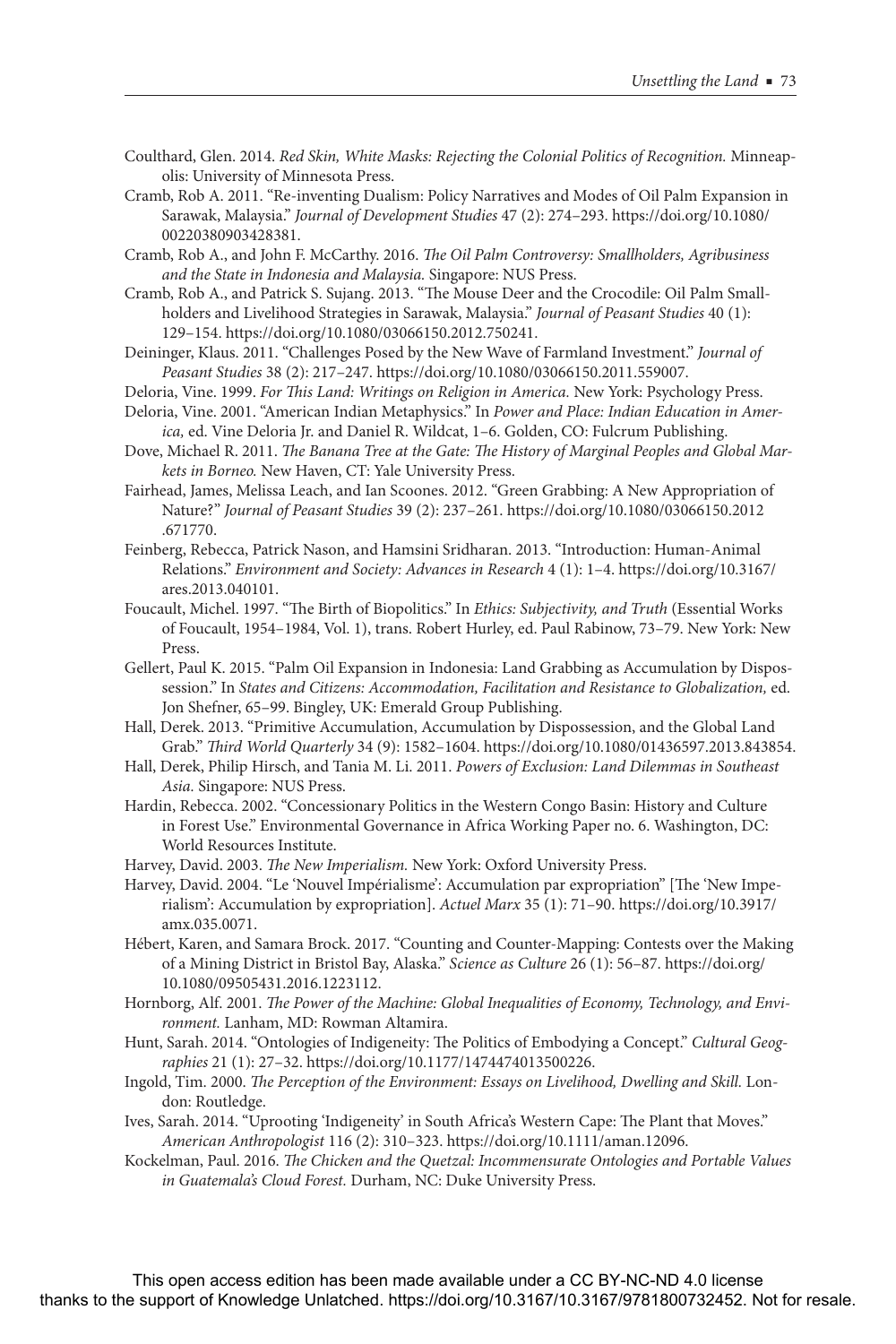- Kohn, Eduardo. 2013. *How Forests Think: Toward an Anthropology Beyond the Human.* Berkeley: University of California Press.
- Kosek, Jake. 2006. *Understories: The Political Life of Forests in Northern New Mexico.* Durham, NC: Duke University Press.
- Latour, Bruno. 1987. *Science in Action: How to Follow Scientists and Engineers through Society.* Cambridge, MA: Harvard University Press.
- Latour, Bruno. 1993. *The Pasteurization of France.* Cambridge, MA: Harvard University Press.
- Latta, Leroy K. Jr. 1989. "History and Method of Indian Allotment Surveys." *Journal of Surveying Engineering* 115 (4): 362–372. https://doi.org/10.1061/(ASCE)0733-9453(1989)115:4(362).
- Lévi-Strauss, Claude. 1966. *The Savage Mind.* Chicago: University of Chicago Press.
- Lévi-Strauss, Claude. 1969. *The Elementary Structures of Kinship.* Boston: Beacon Press.
- Li, Tania Murray. 2000. "Articulating Indigenous Identity in Indonesia: Resource Politics and the Tribal Slot." *Comparative Studies in Society and History* 42 (1): 149–179.
- Li, Tania Murray. 2011. "Centering Labor in the Land Grab Debate." *Journal of Peasant Studies* 38 (2): 281–298. https://doi.org/10.1080/03066150.2011.559009.
- Li, Tania Murray. 2014a. *Land's End: Capitalist Relations on an Indigenous Frontier.* Durham, NC: Duke University Press.
- Li, Tania Murray. 2014b "What Is Land? Assembling a Resource for Global Investment." *Transactions of the Institute of British Geographers* 39 (4): 589–602. https://doi.org/10.1111/tran.12065.
- Luke, Timothy W. 2009. "Developing Planetarian Accountancy: Fabricating Nature as Stock, Service, and System for Green Governmentality." In *Nature, Knowledge and Negation,* ed. Harry Dahms, 129–159. Bingley, UK: Emerald Group Publishing.
- Marx, Karl. (1885) 1993. *Capital: A Critique of Political Economy.* Vol. 1. Trans. Ben Fowkes. New York: Penguin.
- McCarthy, John F., Piers Gillespie, and Zahari Zen. 2012. "Swimming Upstream: Local Indonesian Production Networks in 'Globalized' Palm Oil Production." *World Development* 40 (3): 555– 569. https://doi.org/10.1016/j.worlddev.2011.07.012.
- Middleton, Beth Rose. 2010. "A Political Ecology of Healing." *Journal of Political Ecology* 17: 1–28.
- Middleton, Beth Rose. 2015. "Jahát Jatítotòdom: Toward an Indigenous Political Ecology." In *The International Handbook of Political Ecology,* ed. Raymond Bryant, 561–576. Northampton, MA: Edward Elgar.
- Mitchell, Timothy. 1991. *Colonising Egypt.* Berkeley: University of California Press.
- Mitchell, Timothy. 2002. *Rule of Experts: Egypt, Techno-politics, Modernity.* Berkeley: University of California Press.
- Moore, Donald S. 2005. *Suffering for Territory: Race, Place, and Power in Zimbabwe.* Durham, NC: Duke University Press.
- Moreton-Robinson, Aileen. 2004. *Whitening Race: Essays in Social and Cultural Criticism.* Canberra: Aboriginal Studies Press.
- Moreton-Robinson, Aileen. 2015. *The White Possessive: Property, Power, and Indigenous Sovereignty.* Minneapolis: University of Minnesota Press.
- Nadasdy, Paul. 2003. *Hunters and Bureaucrats: Power, Knowledge, and Aboriginal-State Relations in the Southwest Yukon.* Vancouver: University of British Columbia Press.
- Nadasdy, Paul. 2007. "The Gift in the Animal: The Ontology of Hunting and Human-Animal Sociality." *American Ethnologist* 34 (1): 25–43. https://doi.org/10.1525/ae.2007.34.1.25.
- Nadasdy, Paul. 2017. *Sovereignty's Entailments: First Nation State Formation in the Yukon.* Toronto: University of Toronto Press.
- Peluso, Nancy Lee, and Christian Lund. 2011. "New Frontiers of Land Control: Introduction." *Journal of Peasant Studies* 38 (4): 667–681. https://doi.org/10.1080/03066150.2011.607692.
- Polanyi, Karl. 1944. *The Great Transformation: Economic and Political Origins of Our Time.* New York: Rinehart.
- Potter, Lesley. 2016. "How Can the People's Sovereignty Be Achieved in the Oil Palm Sector? Is the Plantation Model Shifting in Favour of Smallholders?" In *Land and Development in Indonesia: Searching for the People's Sovereignty,* ed. John F. McCarthy and Kathryn Robinson, 315–342. Singapore: ISEAS-Yusof Ishak Institute.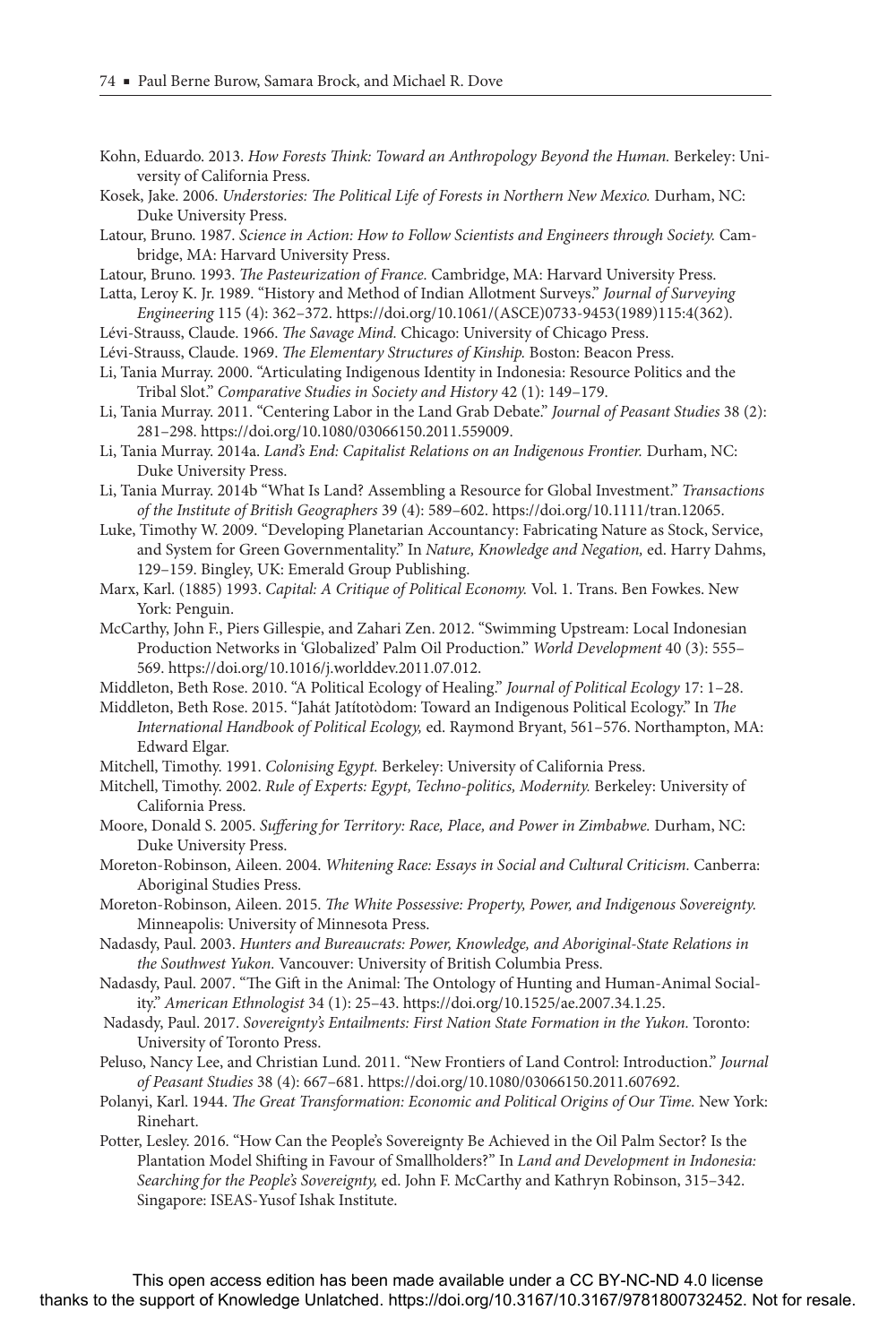- Ramos, Alcida R. 2012. "The Politics of Perspectivism." *Annual Review of Anthropology* 41: 481–494. https://doi.org/10.1146/annurev-anthro-092611-145950.
- Rankin, William. 2016. *After the Map: Cartography, Navigation, and the Transformation of Territory in the Twentieth Century.* Chicago: University of Chicago Press.

Robbins, Paul. 2012. *Political Ecology: A Critical Introduction.* New York: John Wiley & Sons.

- Ruppel, Kristin T. 2008. *Unearthing Indian Land: Living with the Legacies of Allotment.* Tucson: University of Arizona Press.
- Sanyal, Kalyan. 2014. *Rethinking Capitalist Development: Primitive Accumulation, Governmentality and Post-colonial Capitalism.* London: Routledge.
- Scott, James C. 1998. *Seeing Like a State: How Certain Schemes to Improve the Human Condition Have Failed.* New Haven, CT: Yale University Press.
- Semedi, Pujo. 2014. "Palm Oil Wealth and Rumour Panics in West Kalimantan." *Forum for Development Studies* 41 (2): 233–252. https://doi.org/10.1080/08039410.2014.901240.
- Simpson, Audra. 2014. *Mohawk Interruptus: Political Life Across the Borders of Settler States.* Durham, NC: Duke University Press.
- Simpson, Audra, and Andrea Smith. 2014. *Theorizing Native Studies.* Durham, NC: Duke University Press.
- Smith, Burton. 1979. "The Politics of Allotment: The Flathead Indian Reservation as a Test Case." *Pacific Northwest Quarterly* 70 (3): 131–140.
- Sundberg, Juanita. 2014. "Decolonizing Posthumanist Geographies." *Cultural Geographies* 21 (1): 33–47. https://doi.org/10.1177/1474474013486067.
- TallBear, Kim. 2017. "Beyond the Life/Not-Life Binary: A Feminist-Indigenous Reading of Cryopreservation, Interspecies Thinking, and the New Materialisms." In *Cryopolitics: Frozen Life in a Melting World,* ed. Joanna Radin and Emma Kowal, 179–201. Cambridge, MA: MIT Press.
- Todd, Zoe. 2015. "Indigenizing the Anthropocene." In *Art in the Anthropocene: Encounters Among Aesthetics, Politics, Environments and Epistemologies,* ed. Heather Davis and Etienne Turpin, 241–254. London: Open Humanities Press.
- Tuck, Eve, and K.Wayne Yang, 2012. "Decolonization Is Not a Metaphor." *Decolonization: Indigeneity, Education and Society* 1 (1): 1–40.
- Tsing, Anna L. 2005. *Friction: An Ethnography of Global Connection.* Princeton, NJ: Princeton University Press.
- Tsing, Anna L. 2015. *The Mushroom at the End of the World: On the Possibility of Life in Capitalist Ruins.* Princeton, NJ: Princeton University Press.
- Veracini, Lorenzo. 2010. *Settler Colonialism: A Theoretical Overview.* London: Springer.
- Viveiros de Castro, Eduardo. 1998. "Cosmological Deixis and Amerindian Perspectivism." *Journal of the Royal Anthropological Institute* 4 (3): 469–488. https://doi.org/10.2307/3034157.
- Von Uexküll, Jakob. (1934) 2010. *A Foray into the World of Animals and Humans.* Trans. Joseph D. O'Neil. Minneapolis: University of Minnesota Press.
- Voyles, Traci B. 2015. *Wastelanding: Legacies of Uranium Mining in Navajo Country.* Minneapolis: University of Minnesota Press.
- Watts, Vanessa. 2013. "Indigenous Place-Thought and Agency amongst Humans and Non-humans (First Woman and Sky Woman Go on a European World Tour!)." *Decolonization: Indigeneity, Education and Society* 2 (1): 20–34.
- West, Paige. 2016. *Dispossession and the Environment: Rhetoric and Inequality in Papua New Guinea.* New York: Columbia University Press.
- White, Ben, Saturnino Borras Jr., Rith Hall, Ian Scoones, and Wendy Wolford. 2012. "The New Enclosures: Critical Perspectives on Corporate Land Deals." *Journal of Peasant Studies* 39 (3–4): 619–647. https://doi.org/10.1080/03066150.2012.691879.
- Whyte, Kyle Powys. 2013. "Justice Forward: Tribes, Climate Adaptation and Responsibility." *Climatic Change* 120 (3): 517–530. https://doi.org/10.1007/s10584-013-0743-2.
- Wildcat, Matthew, Mandee McDonald, Stephanie Irlbacher-Fox, and Glen Coulthard. 2014. "Learning from the Land: Indigenous Land based Pedagogy and Decolonization." *Decolonization: Indigeneity, Education and Society* 3 (3): 1–15.